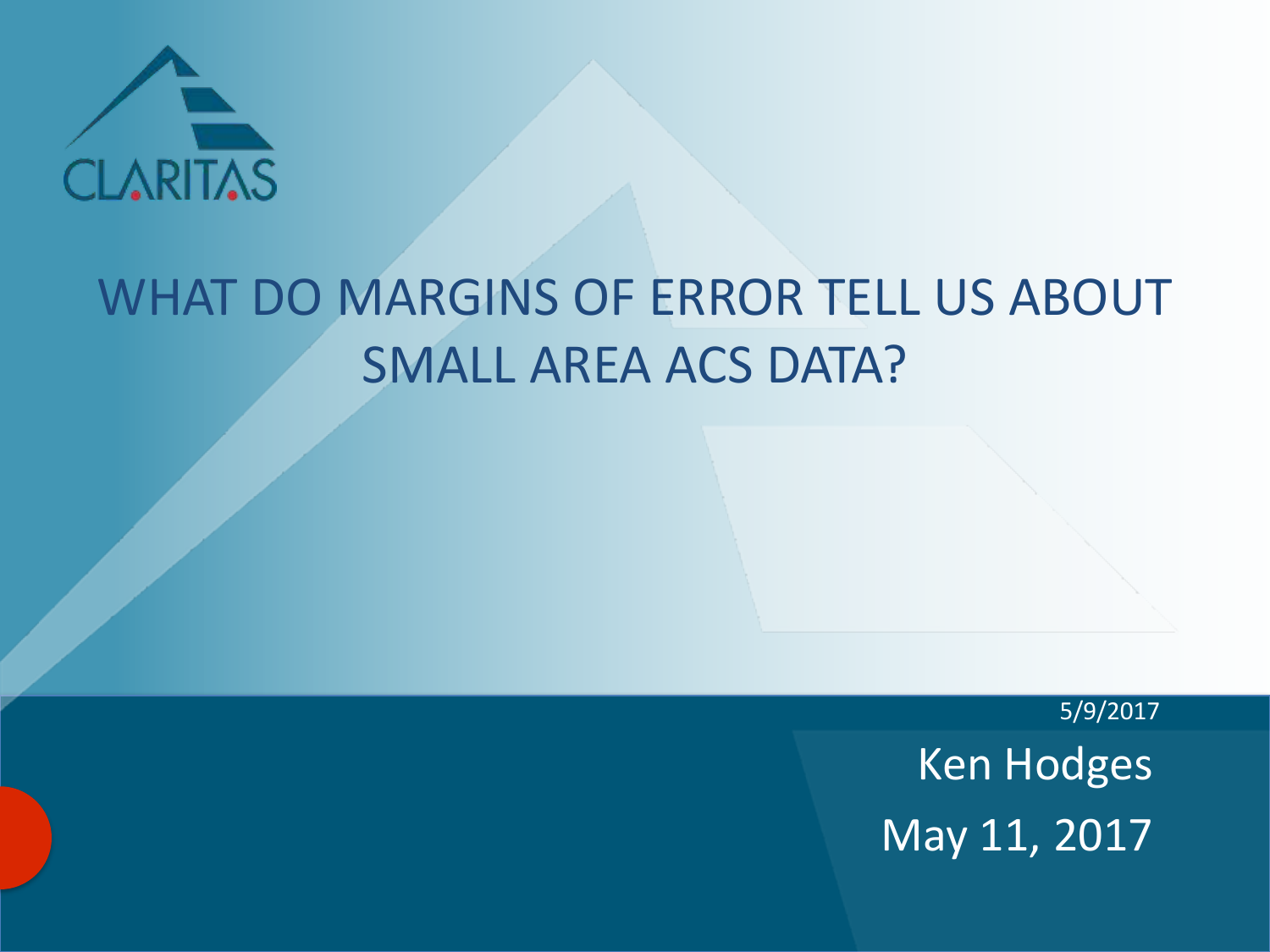# **IMPORTANCE OF MARGINS OF ERROR**

- Concern with accuracy of ACS data
- Users advised to mind MOEs
	- Often an admonishment
- Idea:
	- Don't use ACS with blind faith
	- Steer clear of inaccurate estimates
	- Avoid drawing erroneous conclusions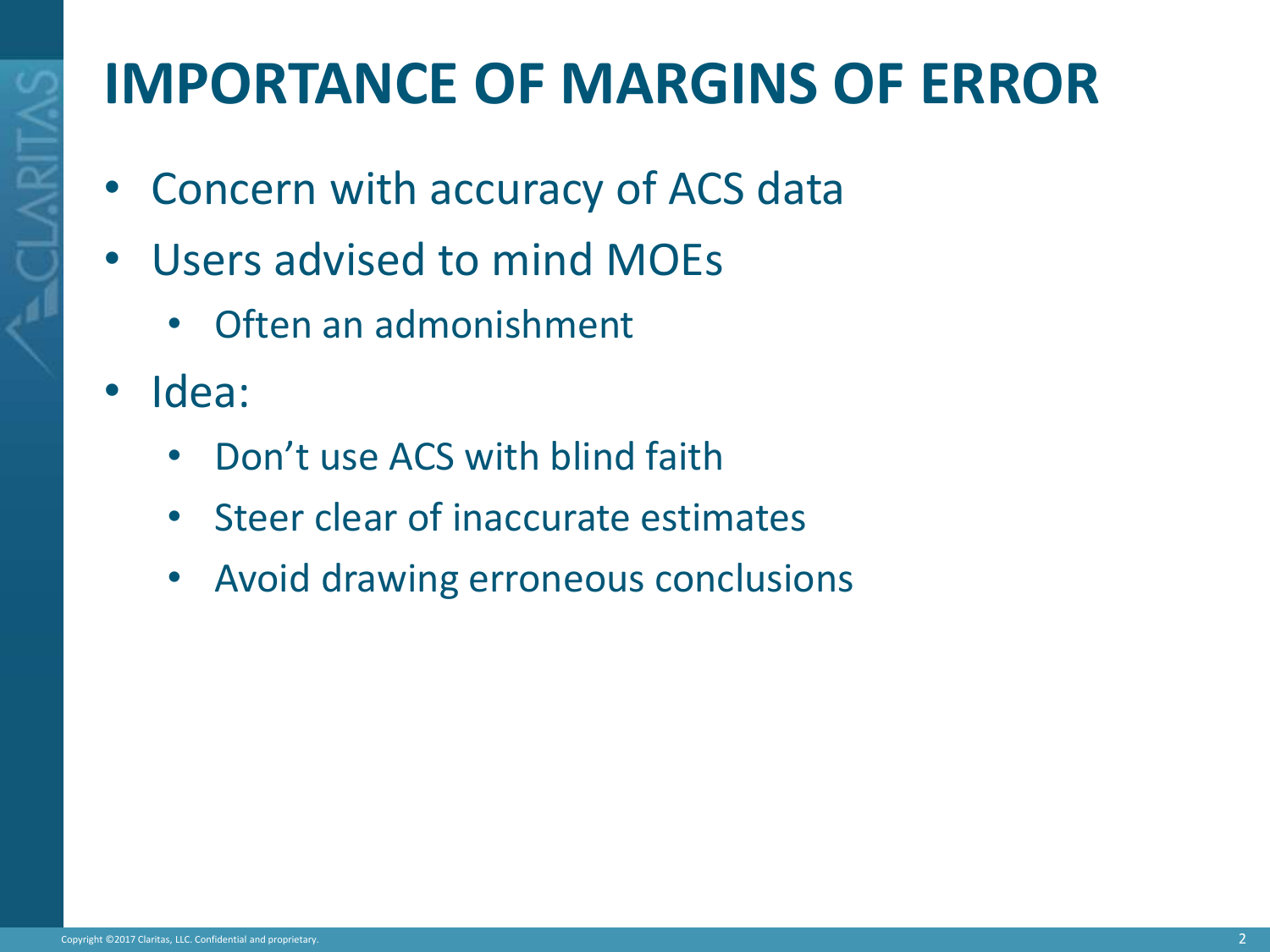# **IMPORTANCE OF MARGINS OF ERROR**

- Users wonder: Is this estimate accurate?
	- Does MOE tell us?
- Called margin of "error"
	- MOE measures sampling error
	- More about uncertainty
- Estimates can have
	- Large MOE and small error
	- Small MOE and large error
- MOEs subject to own uncertainty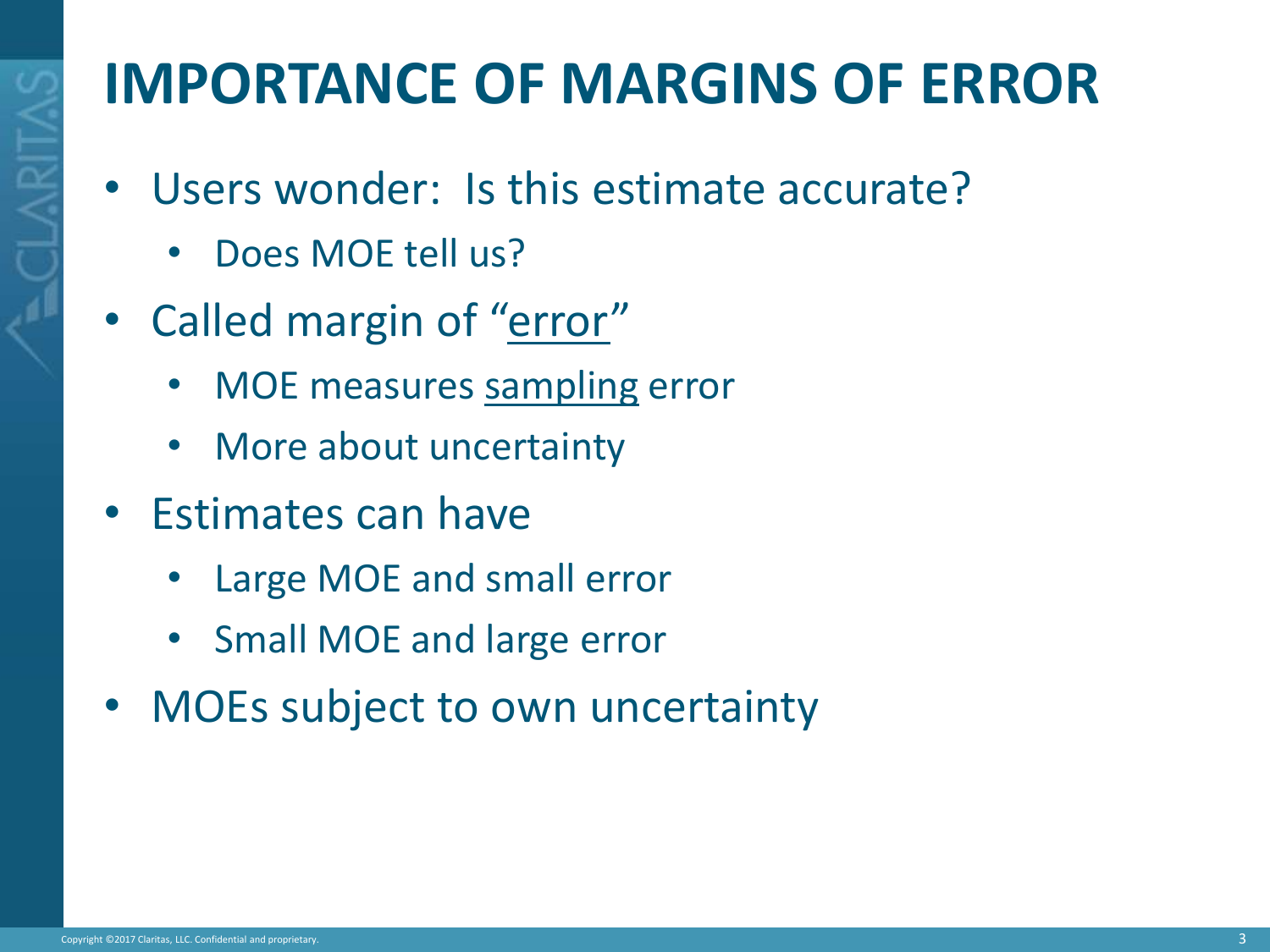### **IMPORTANCE OF MARGINS OF ERROR**

- Work done out of curiosity
- A look at ACS MOEs
	- Data from both ACS and census
- Two views of "error"
	- **Error implied by MOE**
	- Actual error (ACS vs. census)
- What if we could compare MOEs and actual error?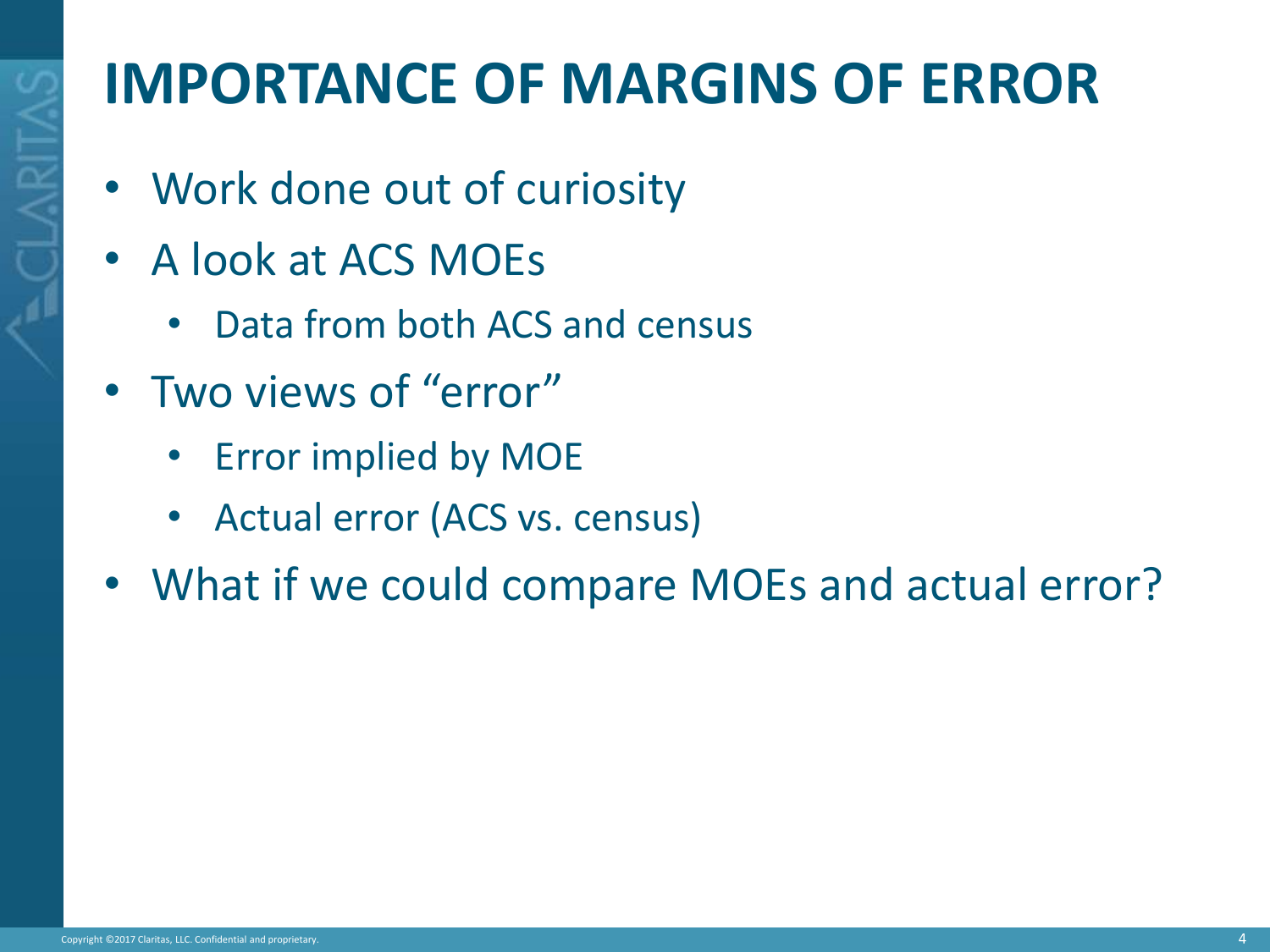

### **DATA**

- Households Type by household Size
	- 2010 Census
	- ACS 5-year data 2008-2012
- Content as follows
- Similar at national level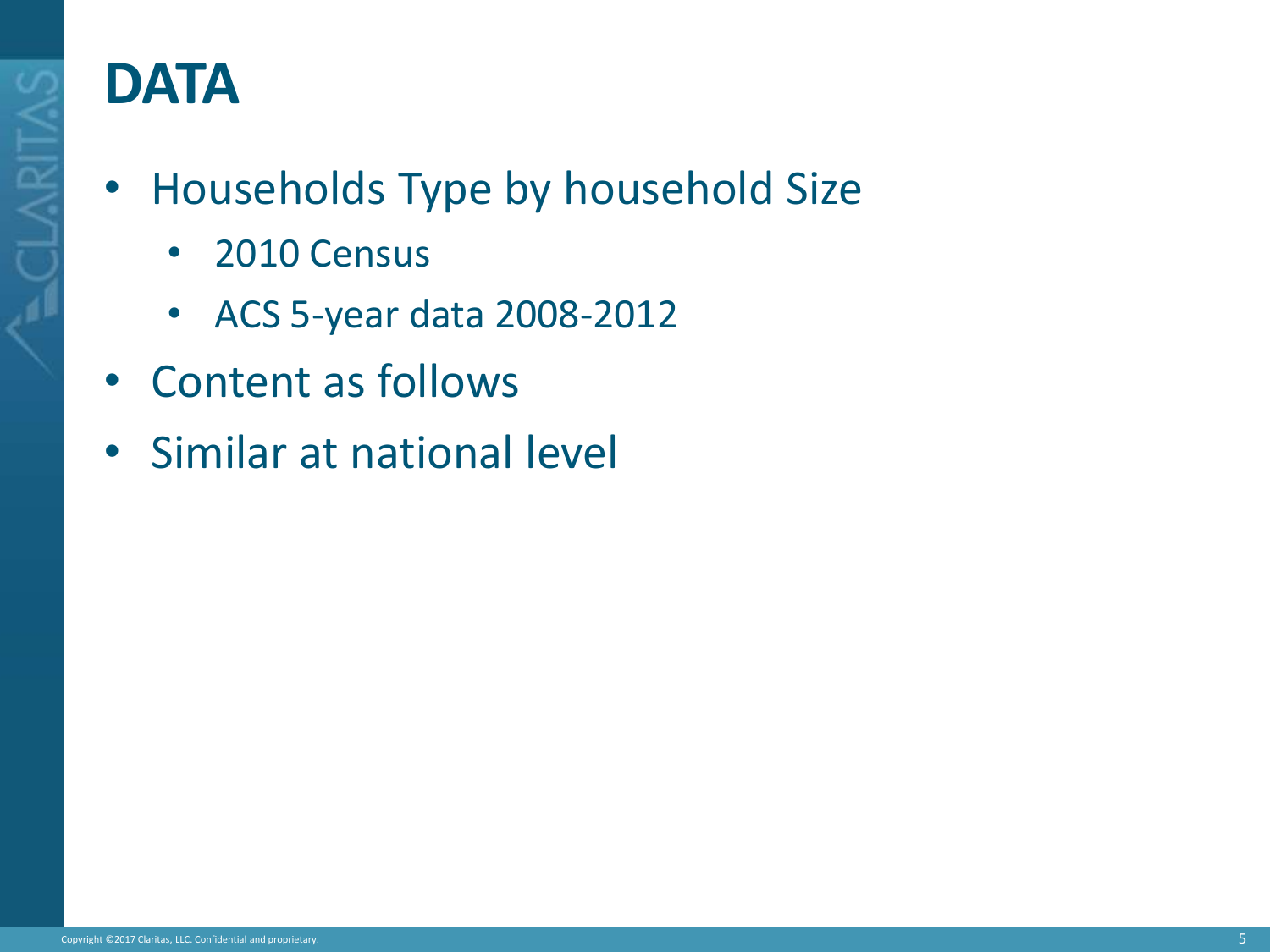#### **HOUSEHOLDS BY TYPE/SIZE: US PERCENT DISTRIBUTION**

| <b>HH Type/Size</b>     | 2010 Census | ACS 2008-2012 |
|-------------------------|-------------|---------------|
| <b>Fam 2 persons</b>    | 27.32       | 28.54         |
| Fam 3 persons           | 15.22       | 15.13         |
| Fam 4 persons           | 13.04       | 13.07         |
| <b>Fam 5 persons</b>    | 6.35        | 6.00          |
| <b>Fam 6 persons</b>    | 2.59        | 2.28          |
| Fam 7+ persons          | 1.92        | 1.45          |
| <b>Nonfam 1 person</b>  | 26.74       | 27.45         |
| <b>Nonfam 2 persons</b> | 5.45        | 4.96          |
| <b>Nonfam 3 persons</b> | 0.85        | 0.72          |
| <b>Nonfam 4 persons</b> | 0.35        | 0.28          |
| <b>Nonfam 5 persons</b> | 0.11        | 0.08          |
| <b>Nonfam 6 persons</b> | 0.04        | 0.02          |
| Nonfam 7+ persons       | 0.03        | 0.01          |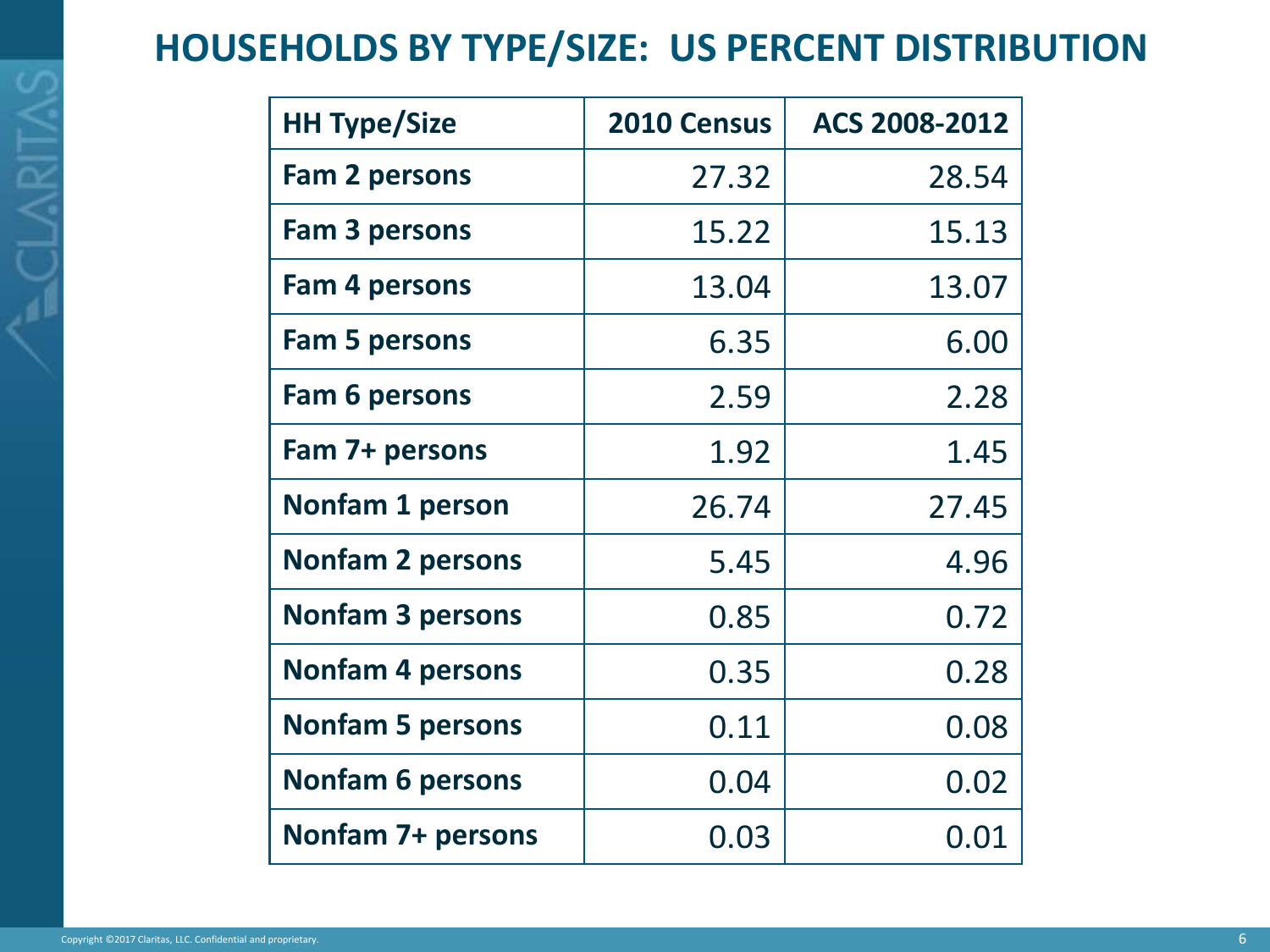

#### **DATA**

- Analyzed 216,159 block groups
	- Where ACS and Census HHs GT 0
- 2,810,067 estimates
	- 13 cells per block group
- Census-ACS comparison is imperfect
	- ACS 2008-2012 is centered on 2010
	- Basis for rough comparison
	- Shed some light on MOEs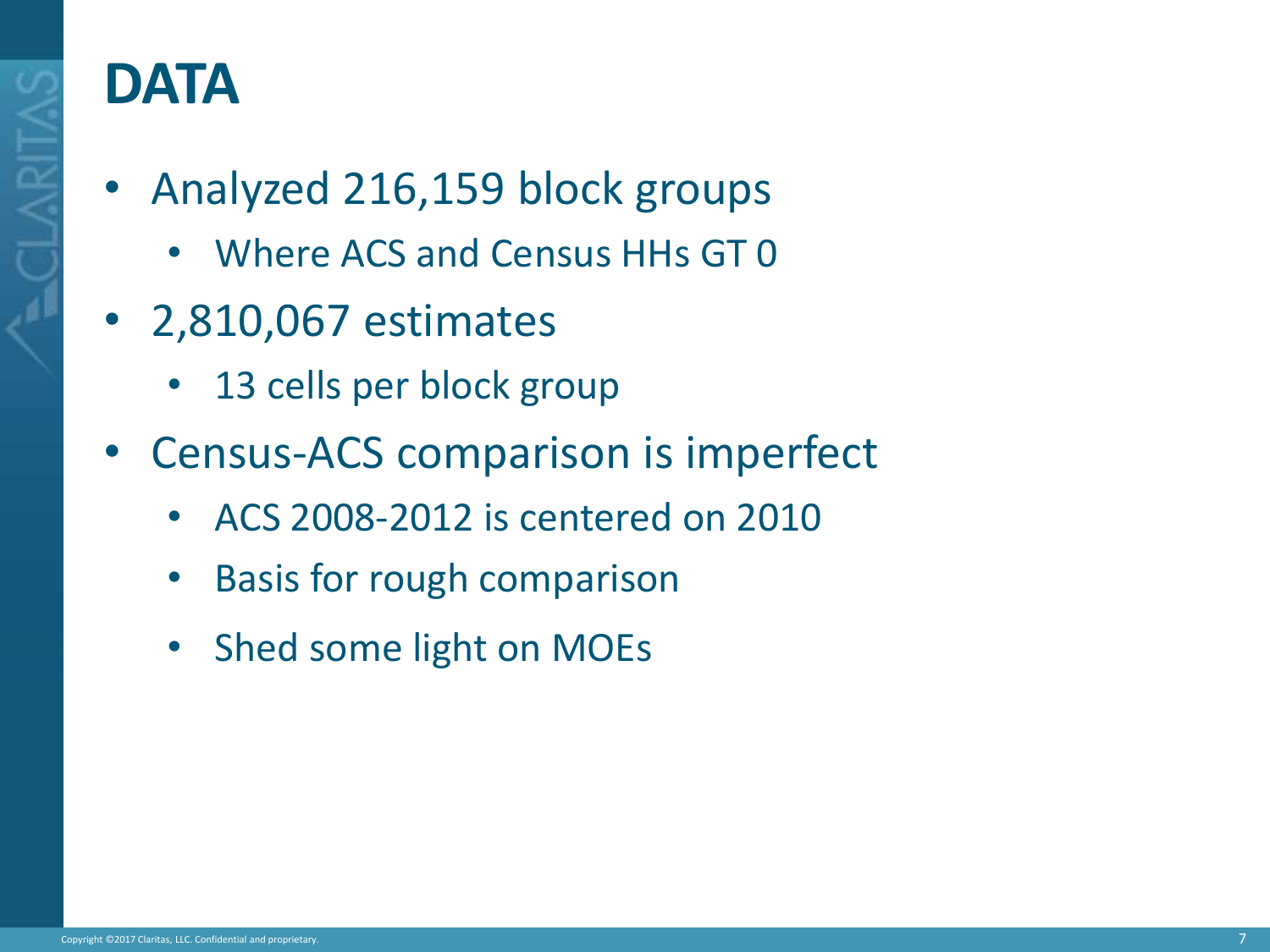# **90 PERCENT CONFIDENCE INTERVAL**

- MOEs 90 pct confidence interval
	- 90 pct of census within ACS +/- MOE
- Computed upper and lower bound
	- $\cdot$  If ACS = 60 and MOE = 20
	- Upper =  $80$  Lower =  $40$
- 69 pct of lower bound estimates LT 0
	- Reminder that MOE can imply unrealistic values
- Recoded negative to 0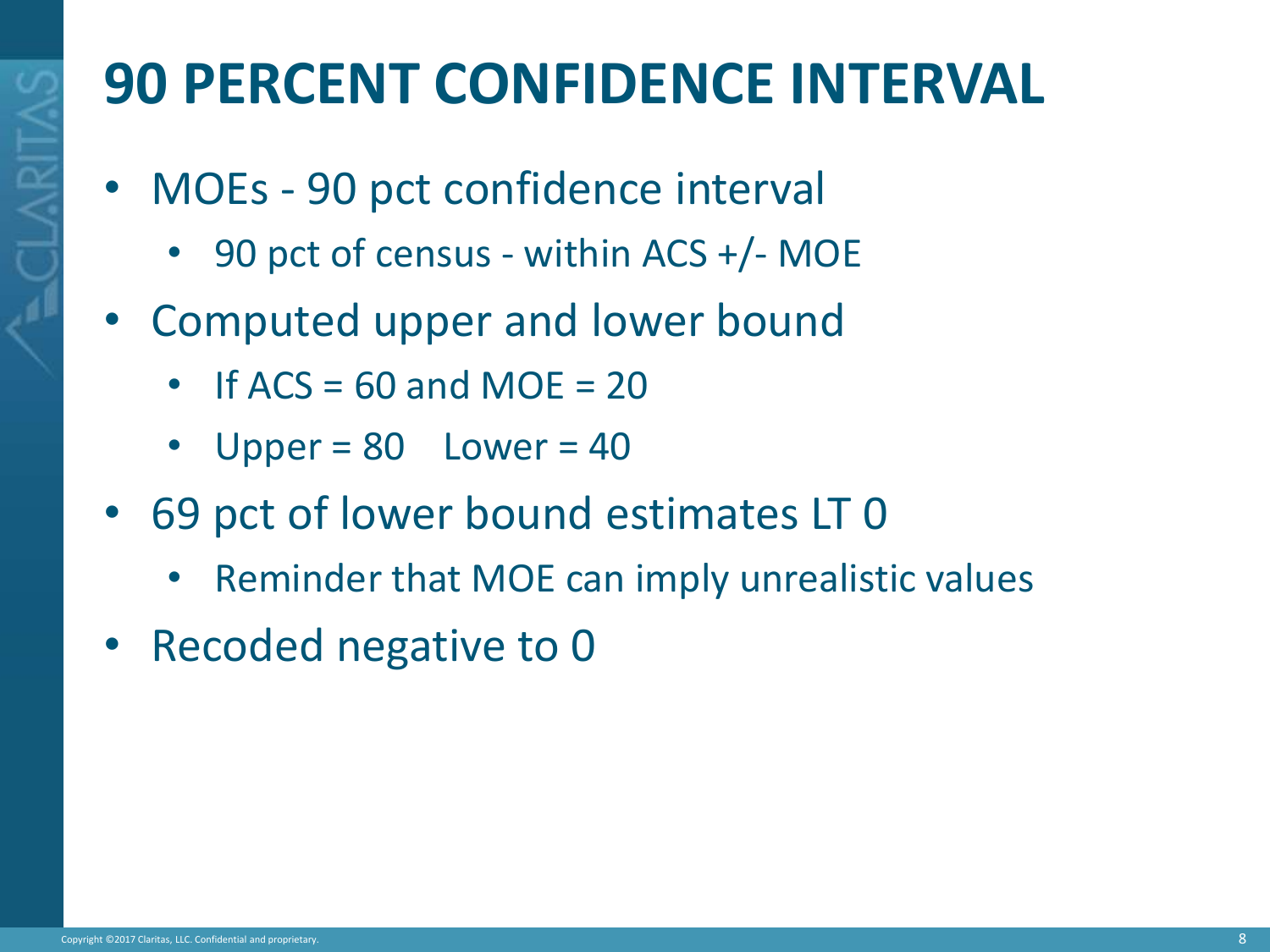#### **BGS WITH CENSUS COUNT WITHIN ACS ESTIMATE +/- MOE**

| <b>HH Type/Size</b>     | <b>Percent</b> |
|-------------------------|----------------|
| <b>All Estimates</b>    | 87.9           |
| <b>Fam 2 persons</b>    | 85.0           |
| <b>Fam 3 persons</b>    | 80.1           |
| Fam 4 persons           | 79.2           |
| <b>Fam 5 persons</b>    | 74.3           |
| Fam 6 persons           | 82.1           |
| Fam 7+ persons          | 88.4           |
| <b>Nonfam 1 person</b>  | 83.5           |
| <b>Nonfam 2 persons</b> | 74.3           |
| <b>Nonfam 3 persons</b> | 97.0           |
| <b>Nonfam 4 persons</b> | 99.2           |
| <b>Nonfam 5 persons</b> | 99.8           |
| <b>Nonfam 6 persons</b> | 99.95          |
| Nonfam 7+ persons       | 99.97          |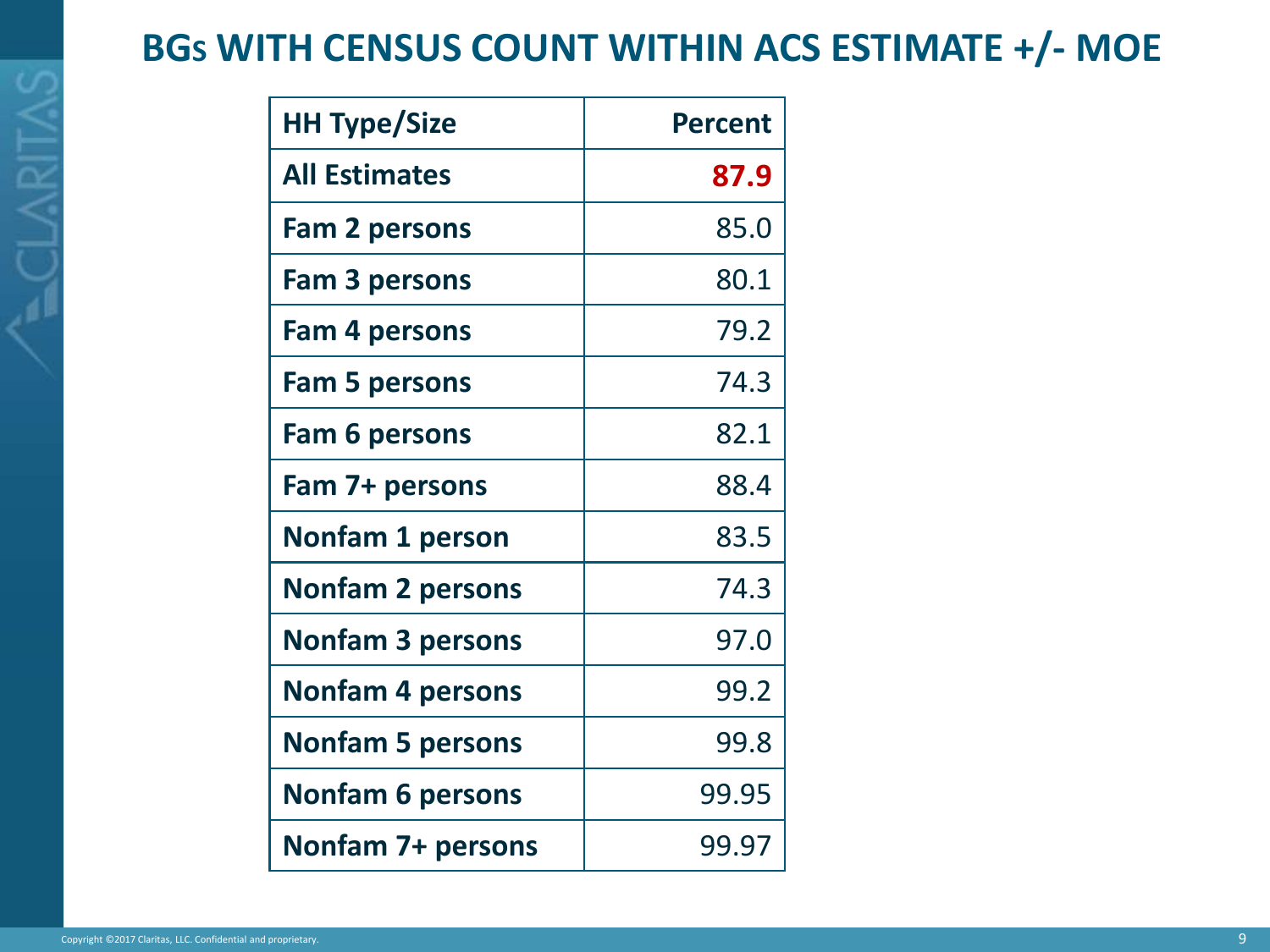# **90 PERCENT CONFIDENCE INTERVAL**

- MOEs as advertised
	- Census within Upper-Lower 87.9 pct of the time
- But varies by HH Type/Size
	- Low of 74 pct (Fam 5 and Nonfam 2)
	- High 99.97 pct (Nonfam 7+ persons)
		- Census and ACS often 0
		- Negative Lower Bound recodes to 0
- What if estimates expressed as pct of total HHs?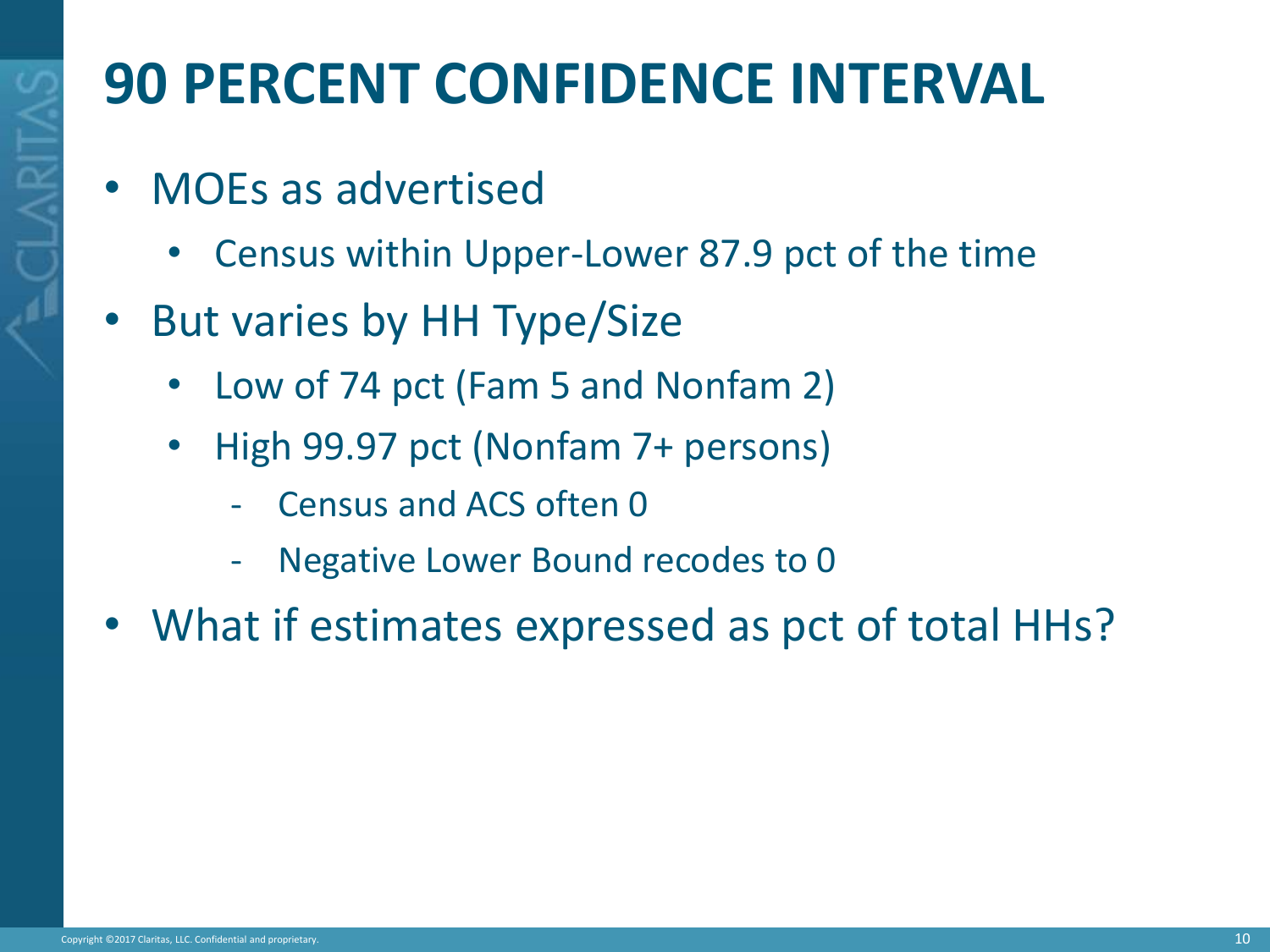#### **PERCENT BGS WITH CENSUS WITHIN ACS +/- MOE**

| <b>HH Type/Size</b>      | <b>Based on numbers</b> | <b>Based on pct of total</b> |
|--------------------------|-------------------------|------------------------------|
| <b>All Estimates</b>     | 87.1                    | 56.5                         |
| <b>Fam 2 persons</b>     | 85.0                    | 2.5                          |
| Fam 3 persons            | 80.1                    | 14.9                         |
| Fam 4 persons            | 79.2                    | 21.6                         |
| <b>Fam 5 persons</b>     | 74.3                    | 39.4                         |
| <b>Fam 6 persons</b>     | 82.1                    | 55.3                         |
| Fam 7+ persons           | 88.4                    | 67.7                         |
| <b>Nonfam 1 person</b>   | 83.5                    | 4.6                          |
| <b>Nonfam 2 persons</b>  | 74.3                    | 43.1                         |
| <b>Nonfam 3 persons</b>  | 97.0                    | 88.3                         |
| <b>Nonfam 4 persons</b>  | 99.2                    | 97.3                         |
| <b>Nonfam 5 persons</b>  | 99.8                    | 99.4                         |
| <b>Nonfam 6 persons</b>  | 99.95                   | 99.8                         |
| <b>Nonfam 7+ persons</b> | 99.97                   | 99.9                         |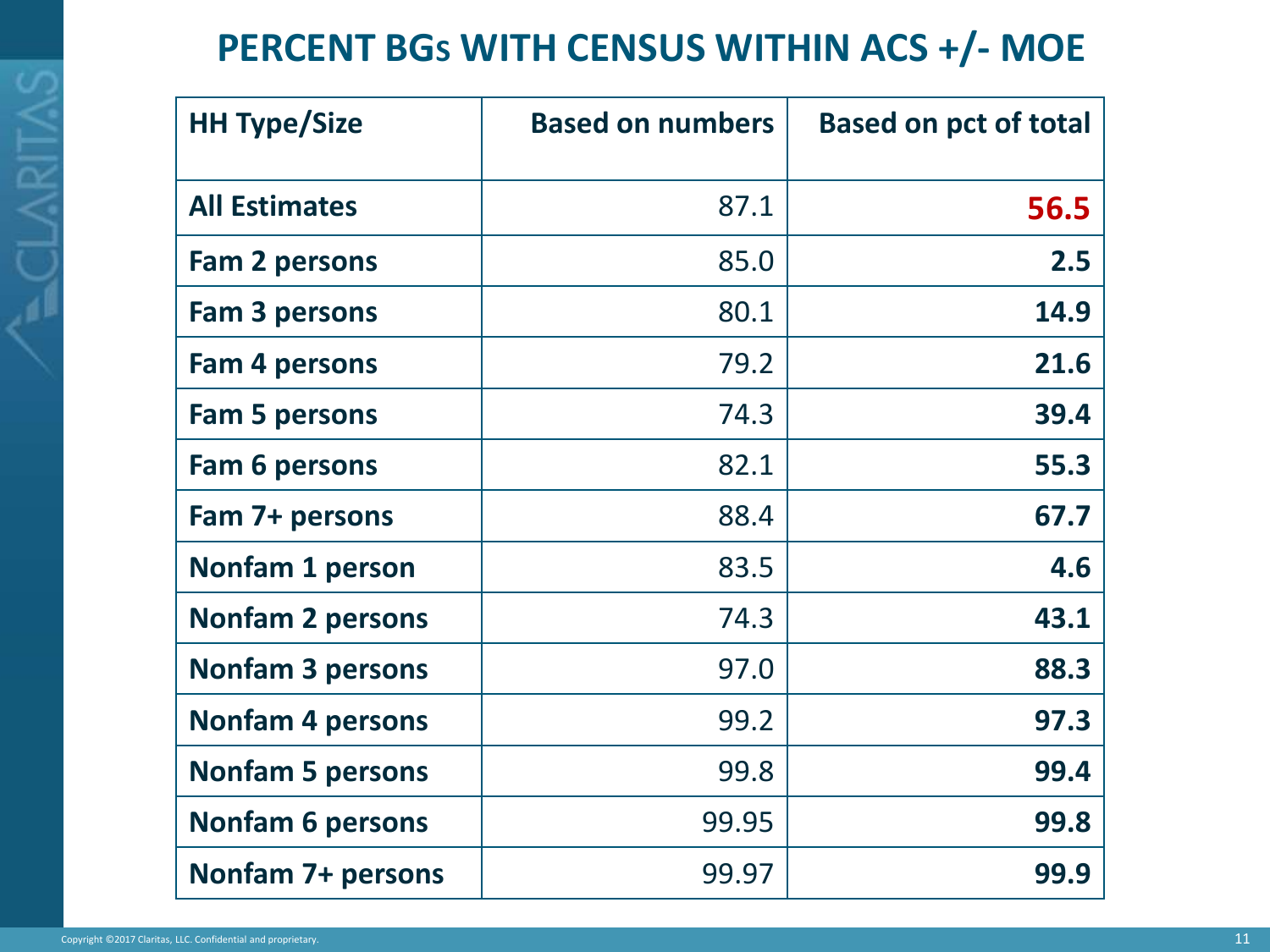# **90 PERCENT CONFIDENCE INTERVAL**

- 90 pct interval less relevant for percent of total
	- Census pct within Upper-Lower pct **56.5** pct of time
- Upper & Lower pct distributions can be distorted
	- Many estimates should be 0
	- MOE assigns Upper percent to ALL
	- Must sum to 100 percent
	- Reduces percent in populated categories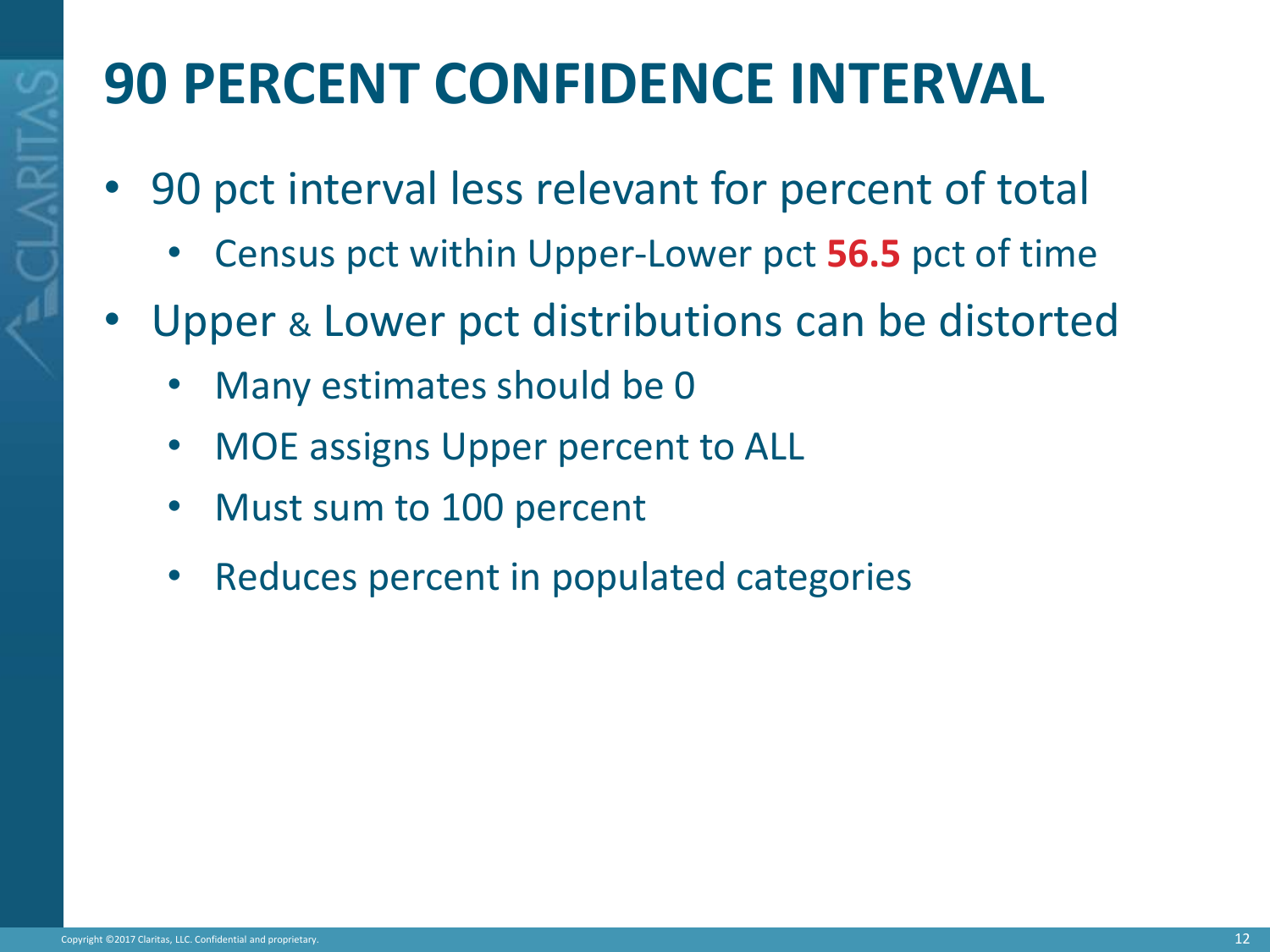# **ACS PUBLISHED, UPPER LOWER VS CENSUS**

- MOE does not define range of likely values
- $ACS = 60$  and  $MOE = 20$ 
	- Does not mean
	- "Actual could just as easily be 80 or 40"
- Actual value (census)
	- On average . . .
	- Should be closer to ACS Published
	- Than to Upper or Lower bound
- Is that the case?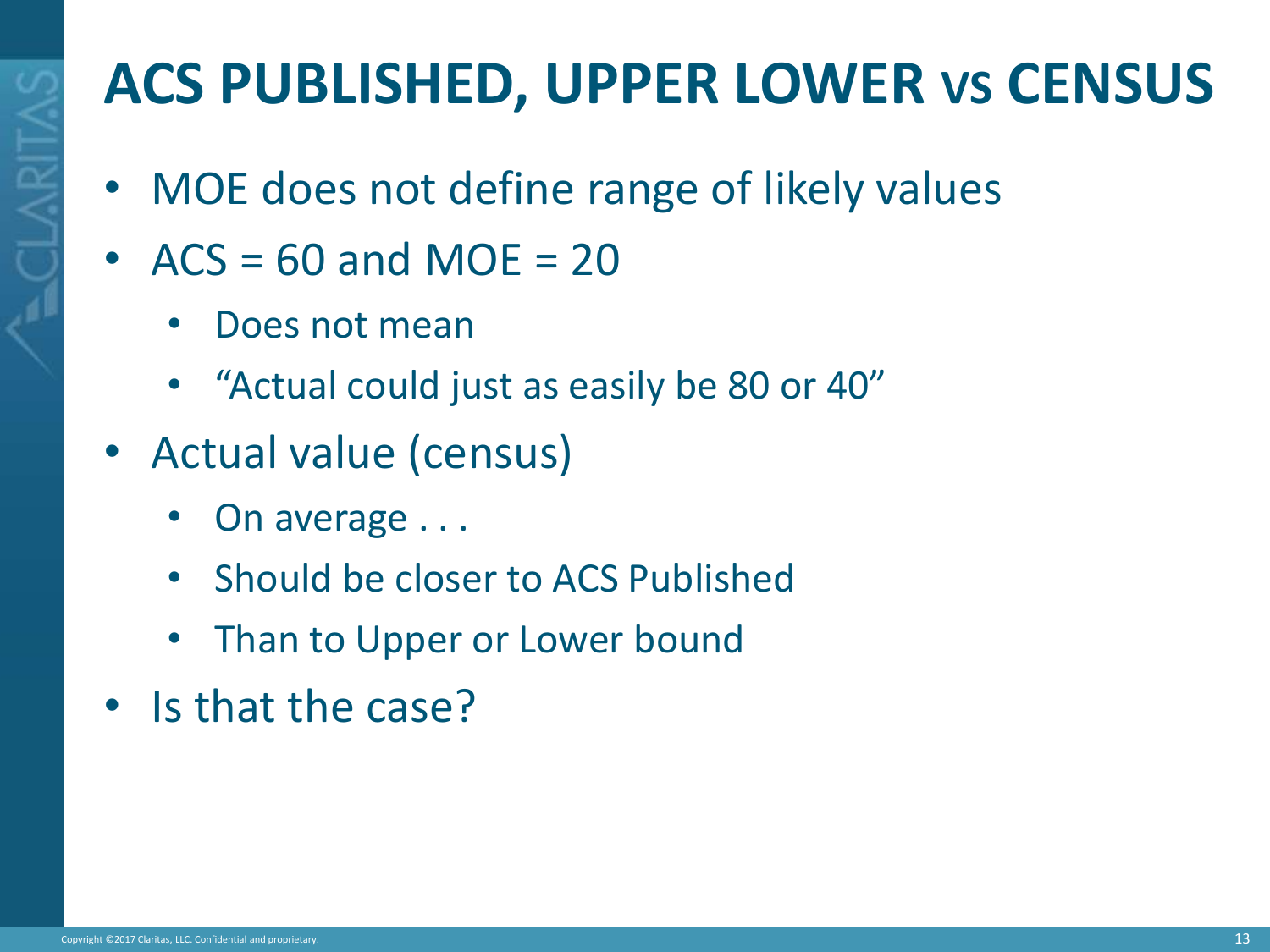#### **MEAN ABS PCT ERROR: ACS PUBLISHED, UPPER, LOWER VS. CENSUS**

| <b>HH Type/Size</b>      | <b>ACS Published</b> | <b>ACS Upper</b> | <b>ACS Lower</b> |
|--------------------------|----------------------|------------------|------------------|
| <b>Fam 2 persons</b>     | 28.8                 | 62.4             | 48.9             |
| Fam 3 persons            | 41.2                 | 83.7             | 70.0             |
| <b>Fam 4 persons</b>     | 46.9                 | 96.7             | 73.9             |
| <b>Fam 5 persons</b>     | 68.0                 | 137.0            | 88.4             |
| Fam 6 persons            | 104.0                | 231.4            | 95.3             |
| Fam 7+ persons           | 113.9                | 316.1            | 92.8             |
| Nonfam 1 person          | 31.7                 | 66.9             | 53.8             |
| <b>Nonfam 2 persons</b>  | 77.7                 | 151.6            | 92.8             |
| <b>Nonfam 3 persons</b>  | 137.5                | 504.7            | 86.0             |
| <b>Nonfam 4 persons</b>  | 95.7                 | 526.0            | 61.2             |
| <b>Nonfam 5 persons</b>  | 44.2                 | 368.9            | 32.4             |
| <b>Nonfam 6 persons</b>  | 18.0                 | 232.7            | 14.8             |
| <b>Nonfam 7+ persons</b> | 12.7                 | 197.7            | <b>11.0</b>      |

Lowest error in **bold**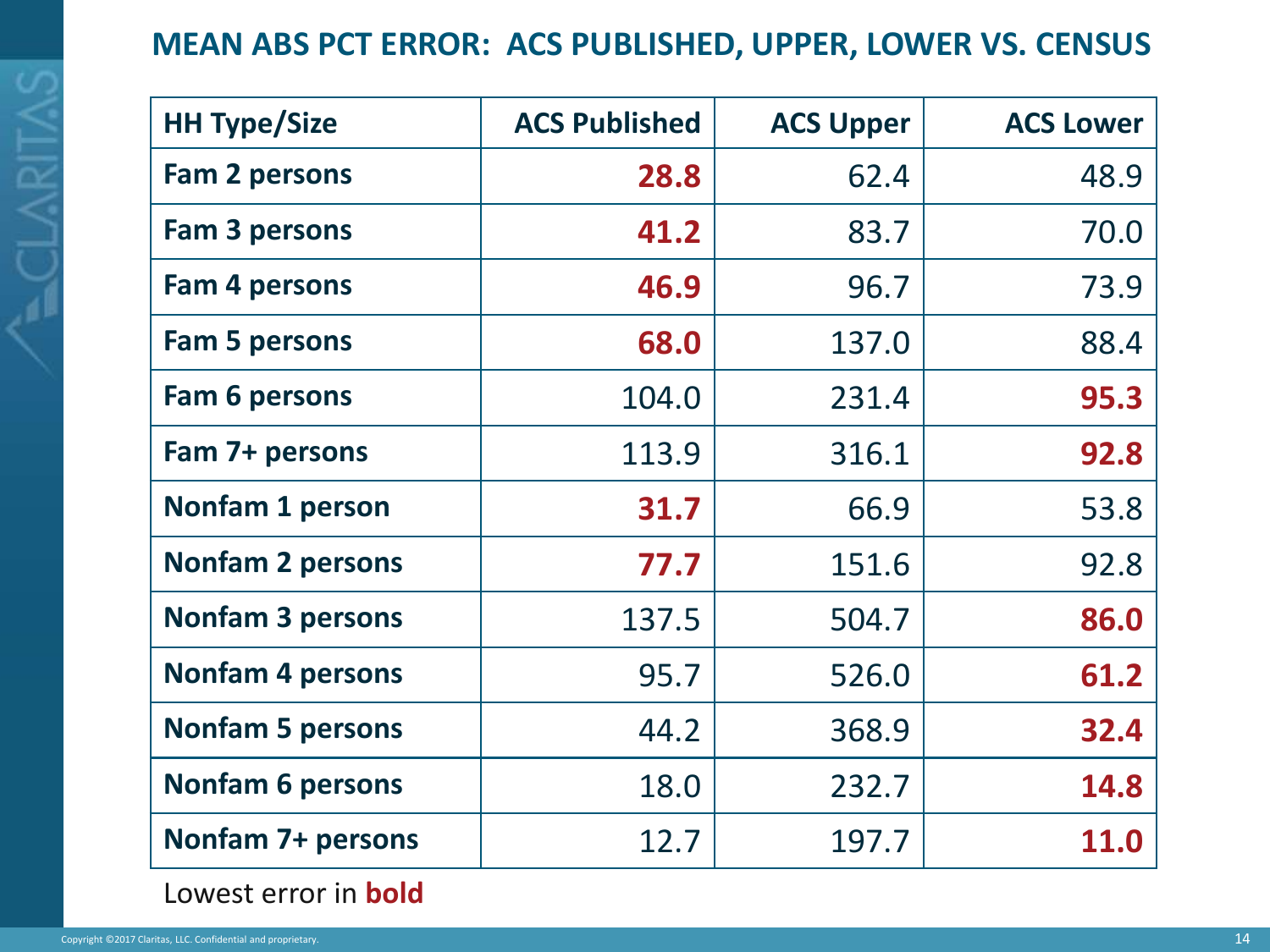# **ACS PUBLISHED, UPPER LOWER VS CENSUS**

- Mean error high for all type/size
- ACS Published generally more accurate
- Exceptions: "Lower" sometimes more accurate
	- HHs with many persons
	- Many values  $= 0$
	- Lower Bound recoded to 0
	- $Error = 0$
	- Reduces mean error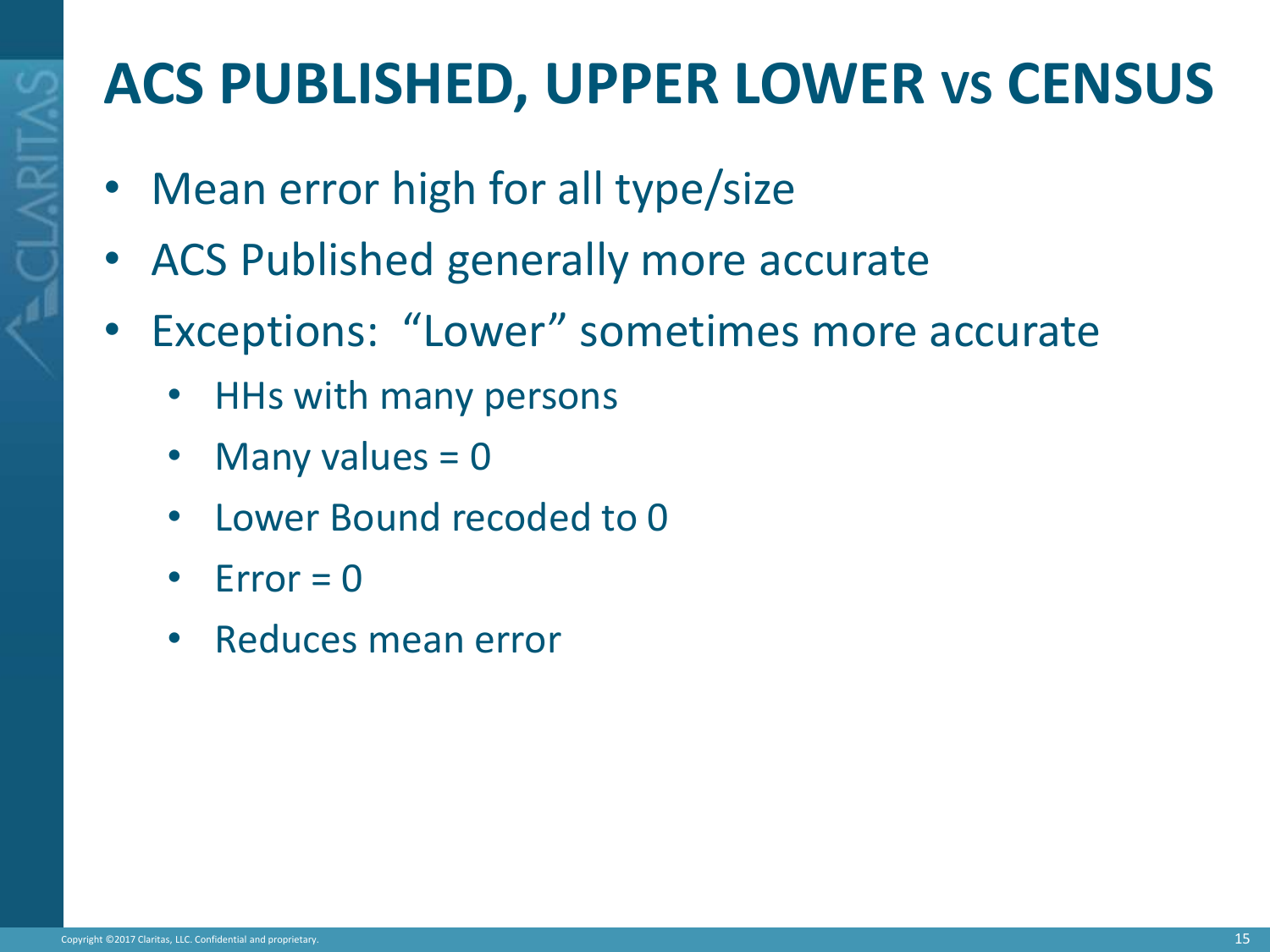# **MOE AS INDICATOR OF ERROR**

- How well do MOEs identify estimation error?
- Compared two types of "error"
	- MOE-based (MOE as percent of estimate)
	- Census-based (Abs pct diff ACS vs. census)
- Does MOE-based error correlate with censusbased error?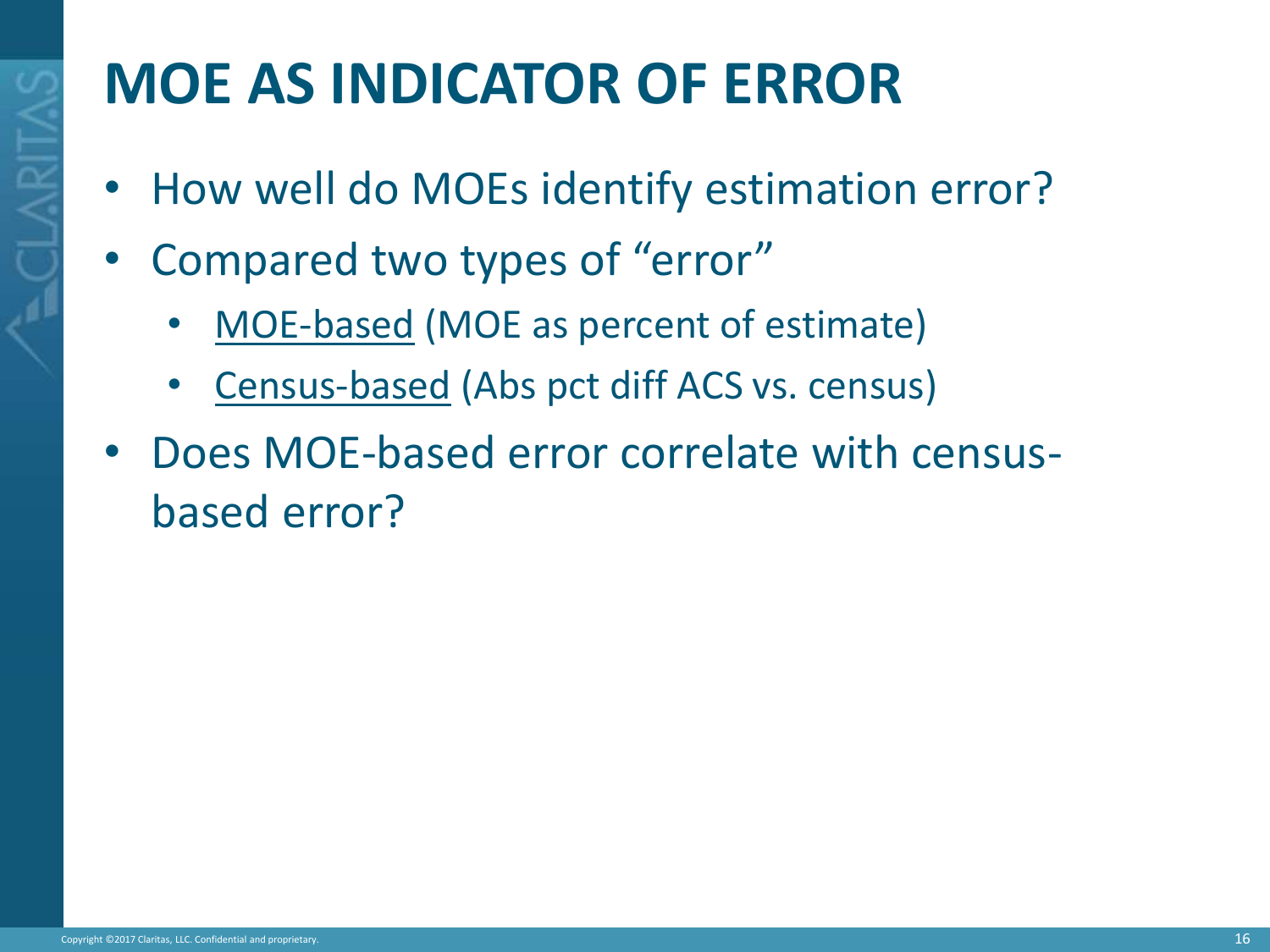#### **CORRELATION BETWEEN MOE-BASED AND CENSUS-BASED ERROR**

| <b>HH Type/Size</b>      | <b>Bivariate Corr</b> |
|--------------------------|-----------------------|
| <b>Fam 2 persons</b>     | 0.281                 |
| Fam 3 persons            | 0.189                 |
| Fam 4 persons            | 0.165                 |
| <b>Fam 5 persons</b>     | $-0.014$              |
| Fam 6 persons            | $-0.044$              |
| Fam 7+ persons           | 0.022                 |
| <b>Nonfam 1 person</b>   | 0.205                 |
| <b>Nonfam 2 persons</b>  | $-0.044$              |
| <b>Nonfam 3 persons</b>  | 0.206                 |
| <b>Nonfam 4 persons</b>  | 0.269                 |
| <b>Nonfam 5 persons</b>  | 0.257                 |
| <b>Nonfam 6 persons</b>  | 0.253                 |
| <b>Nonfam 7+ persons</b> | 0.191                 |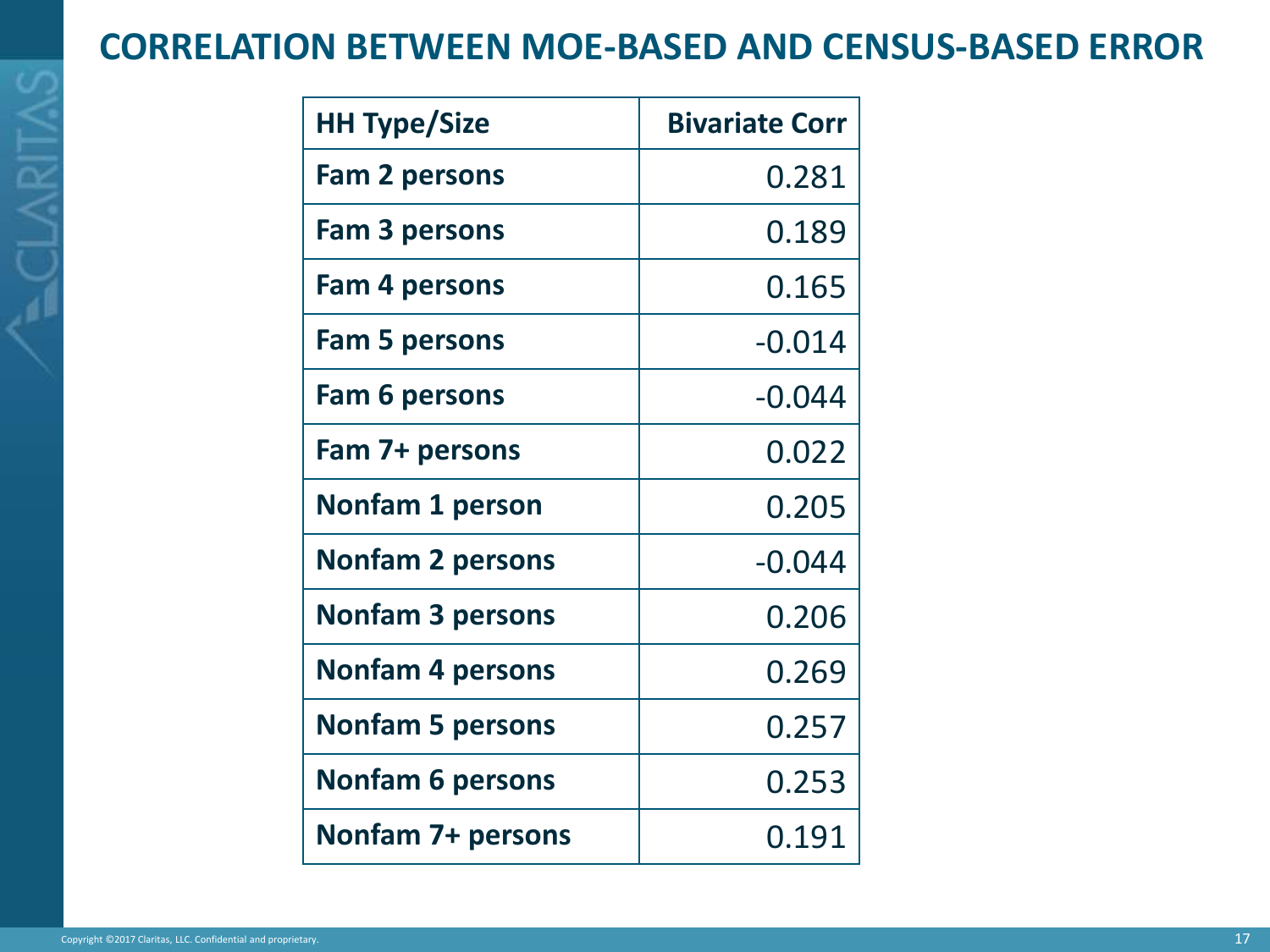# **MOE AS INDICATOR OF ERROR**

- Correlation positive but weak
	- Across Type/Size categories
	- Negative for a few
- Surprising only if MOE viewed as measure of error
- A look at example BGs can help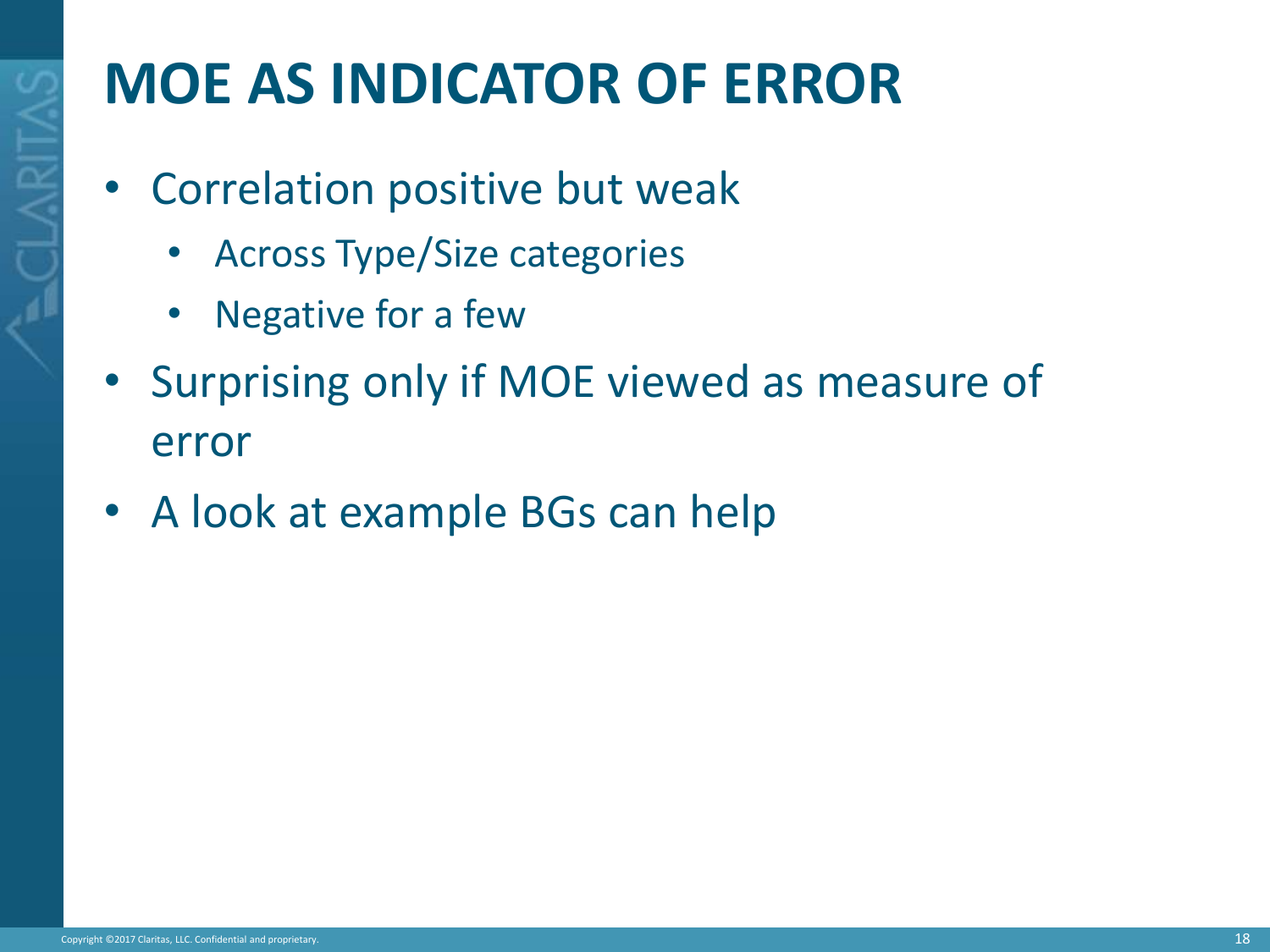#### **MOE-BASED AND CENSUS-BASED ERROR: BG 4 013 103612 4**

| <b>HH Type/Size</b>     | <b>Census</b>  | <b>ACS</b>     | <b>MOE</b> | <b>MOE-err</b> | <b>Census-err</b> |
|-------------------------|----------------|----------------|------------|----------------|-------------------|
| Fam 2 persons           | 87             | 87             | 98         | 112.6          | 0.0               |
| <b>Fam 3 persons</b>    | 66             | 124            | 87         | 70.2           | 87.9              |
| Fam 4 persons           | 31             | 32             | 56         | 175.0          | 3.2               |
| <b>Fam 5 persons</b>    | 13             | 7              | 15         | 214.3          | 46.2              |
| Fam 6 persons           | 3              | $\Omega$       | 13         | 100.0          | 100.0             |
| Fam 7+ persons          | 3              | $\overline{0}$ | 13         | 100.0          | 100.0             |
| <b>Nonfam 1 person</b>  | 267            | 223            | 119        | 53.4           | 16.5              |
| <b>Nonfam 2 persons</b> | 60             | 71             | 67         | 94.4           | 18.3              |
| <b>Nonfam 3 persons</b> | $\overline{3}$ | $\Omega$       | 13         | 100.0          | 100.0             |
| <b>Nonfam 4 persons</b> | 1              | $\Omega$       | 13         | 100.0          | 100.0             |
| <b>Nonfam 5 persons</b> | $\Omega$       | $\overline{0}$ | 13         | 100.0          | 0.0               |
| <b>Nonfam 6 persons</b> | $\Omega$       | $\overline{0}$ | 13         | 100.0          | 0.0               |
| Nonfam 7+ persons       | $\Omega$       | $\Omega$       | 13         | 100.0          | 0.0               |
| <b>Total</b>            | 534            | 544            |            |                |                   |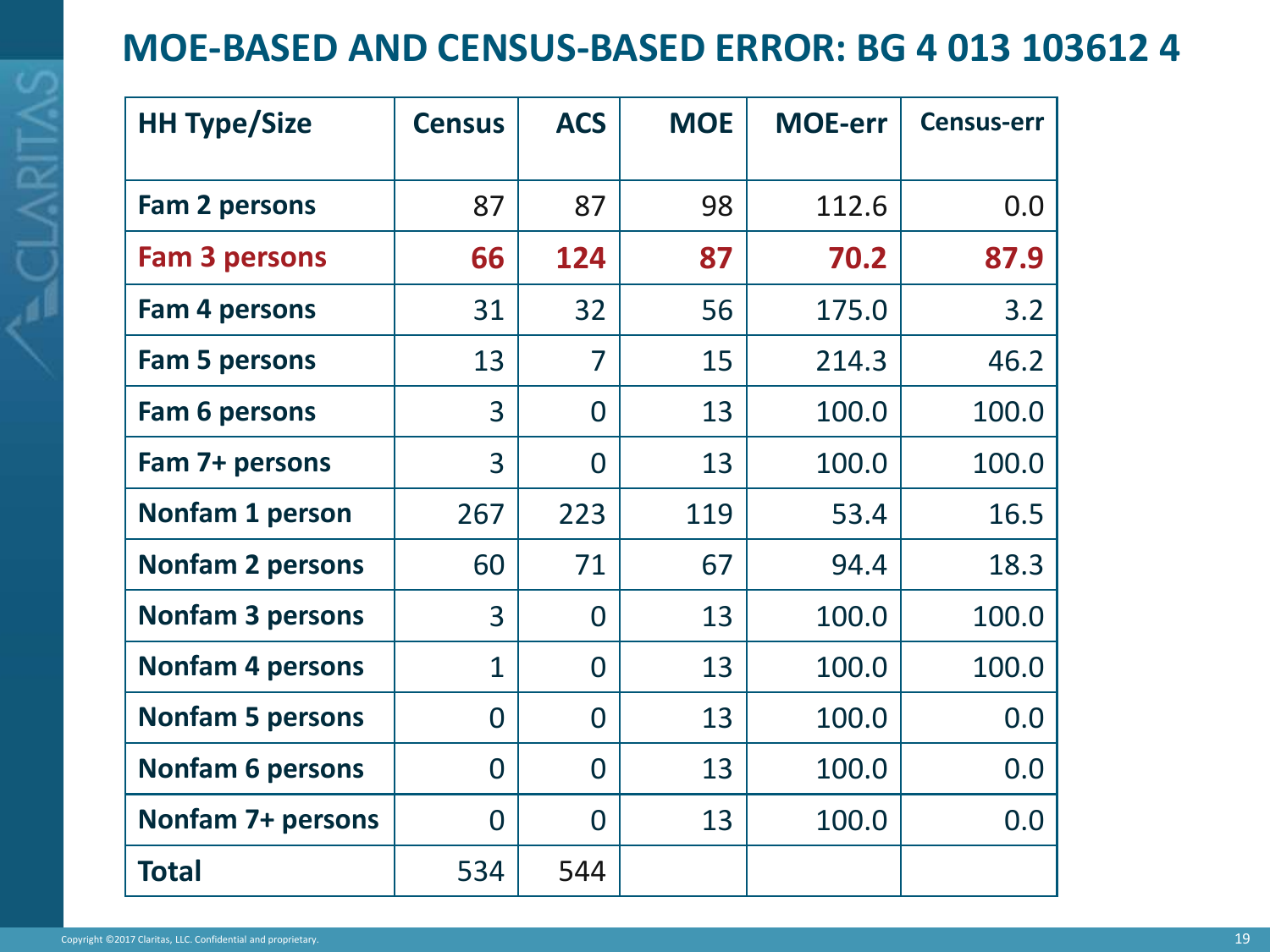#### **MOE-BASED AND CENSUS-BASED ERROR: BG 4 013 103612 4**

| <b>HH Type/Size</b>     | <b>Census</b>  | <b>ACS</b> | <b>MOE</b> | <b>MOE-err</b> | <b>Census-err</b> |
|-------------------------|----------------|------------|------------|----------------|-------------------|
| <b>Fam 2 persons</b>    | 87             | 87         | 98         | 112.6          | 0.0               |
| <b>Fam 3 persons</b>    | 66             | 124        | 87         | 70.2           | 87.9              |
| <b>Fam 4 persons</b>    | 31             | 32         | 56         | 175.0          | 3.2               |
| <b>Fam 5 persons</b>    | 13             | 7          | 15         | 214.3          | 46.2              |
| Fam 6 persons           | 3              | $\Omega$   | 13         | 100.0          | 100.0             |
| Fam 7+ persons          | 3              | $\Omega$   | 13         | 100.0          | 100.0             |
| <b>Nonfam 1 person</b>  | 267            | 223        | 119        | 53.4           | 16.5              |
| <b>Nonfam 2 persons</b> | 60             | 71         | 67         | 94.4           | 18.3              |
| <b>Nonfam 3 persons</b> | 3              | $\Omega$   | 13         | 100.0          | 100.0             |
| <b>Nonfam 4 persons</b> | $\mathbf{1}$   | $\Omega$   | 13         | 100.0          | 100.0             |
| <b>Nonfam 5 persons</b> | $\overline{0}$ | $\Omega$   | 13         | 100.0          | 0.0               |
| <b>Nonfam 6 persons</b> | $\overline{0}$ | $\Omega$   | 13         | 100.0          | 0.0               |
| Nonfam 7+ persons       | 0              | $\Omega$   | 13         | 100.0          | 0.0               |
| <b>Total</b>            | 534            | 544        |            |                |                   |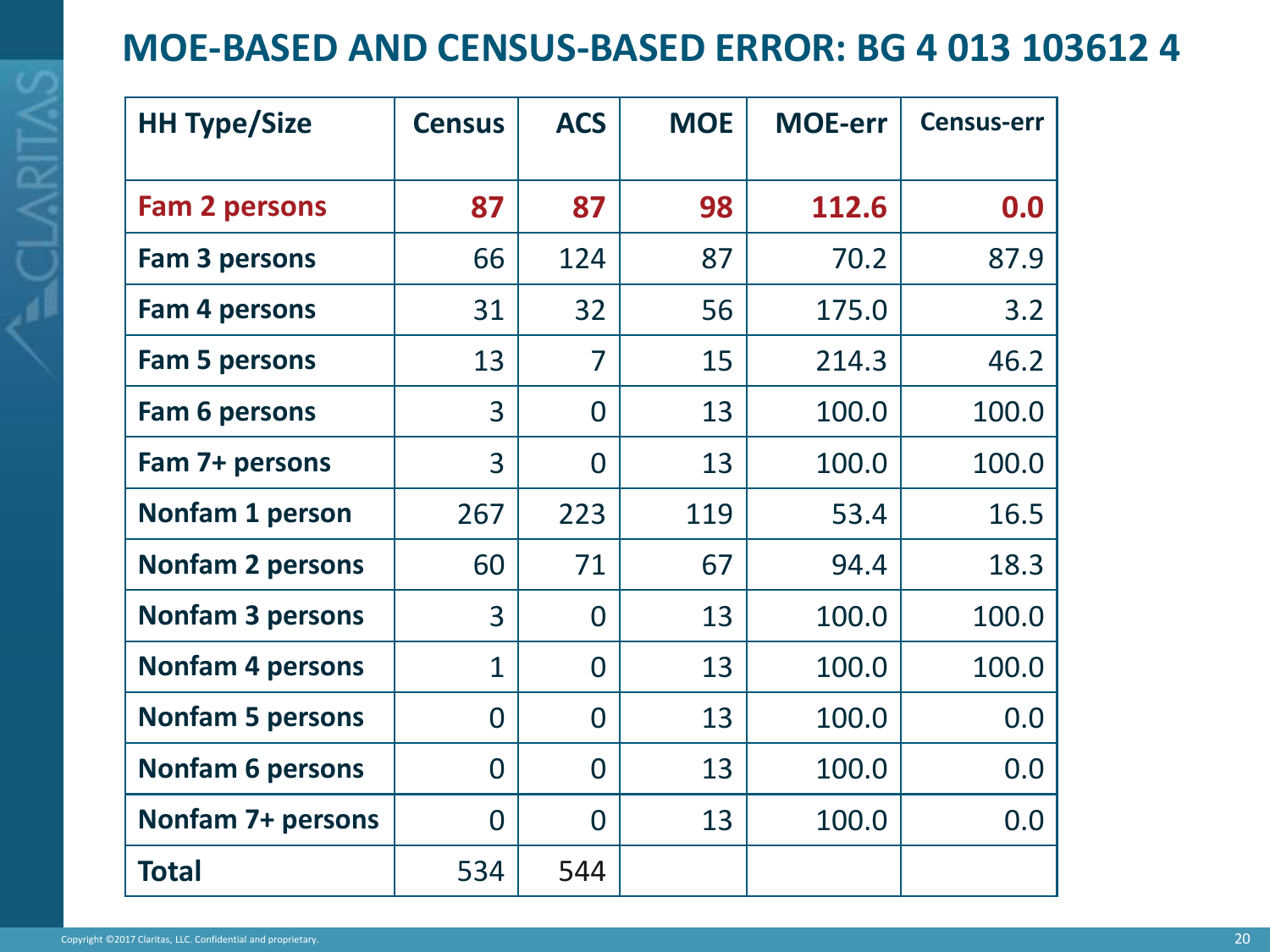#### **MOE-BASED AND CENSUS-BASED ERROR: BG 4 013 103612 4**

| <b>HH Type/Size</b>      | <b>Census</b> | <b>ACS</b>       | <b>MOE</b> | <b>MOE-err</b> | <b>Census-err</b> |
|--------------------------|---------------|------------------|------------|----------------|-------------------|
| <b>Fam 2 persons</b>     | 87            | 87               | 98         | 112.6          | 0.0               |
| <b>Fam 3 persons</b>     | 66            | 124              | 87         | 70.2           | 87.9              |
| Fam 4 persons            | 31            | 32               | 56         | 175.0          | 3.2               |
| <b>Fam 5 persons</b>     | 13            | 7                | 15         | 214.3          | 46.2              |
| Fam 6 persons            | 3             | $\Omega$         | 13         | 100.0          | 100.0             |
| Fam 7+ persons           | 3             | $\overline{0}$   | 13         | 100.0          | 100.0             |
| Nonfam 1 person          | 267           | 223              | 119        | 53.4           | 16.5              |
| <b>Nonfam 2 persons</b>  | 60            | 71               | 67         | 94.4           | 18.3              |
| <b>Nonfam 3 persons</b>  | 3             | $\Omega$         | 13         | 100.0          | 100.0             |
| <b>Nonfam 4 persons</b>  | 1             | $\Omega$         | 13         | 100.0          | 100.0             |
| <b>Nonfam 5 persons</b>  | 0             | 0                | 13         | 100.0          | 0.0               |
| <b>Nonfam 6 persons</b>  | 0             | $\boldsymbol{0}$ | 13         | 100.0          | 0.0               |
| <b>Nonfam 7+ persons</b> | 0             | $\boldsymbol{0}$ | 13         | 100.0          | 0.0               |
| <b>Total</b>             | 534           | 544              |            |                |                   |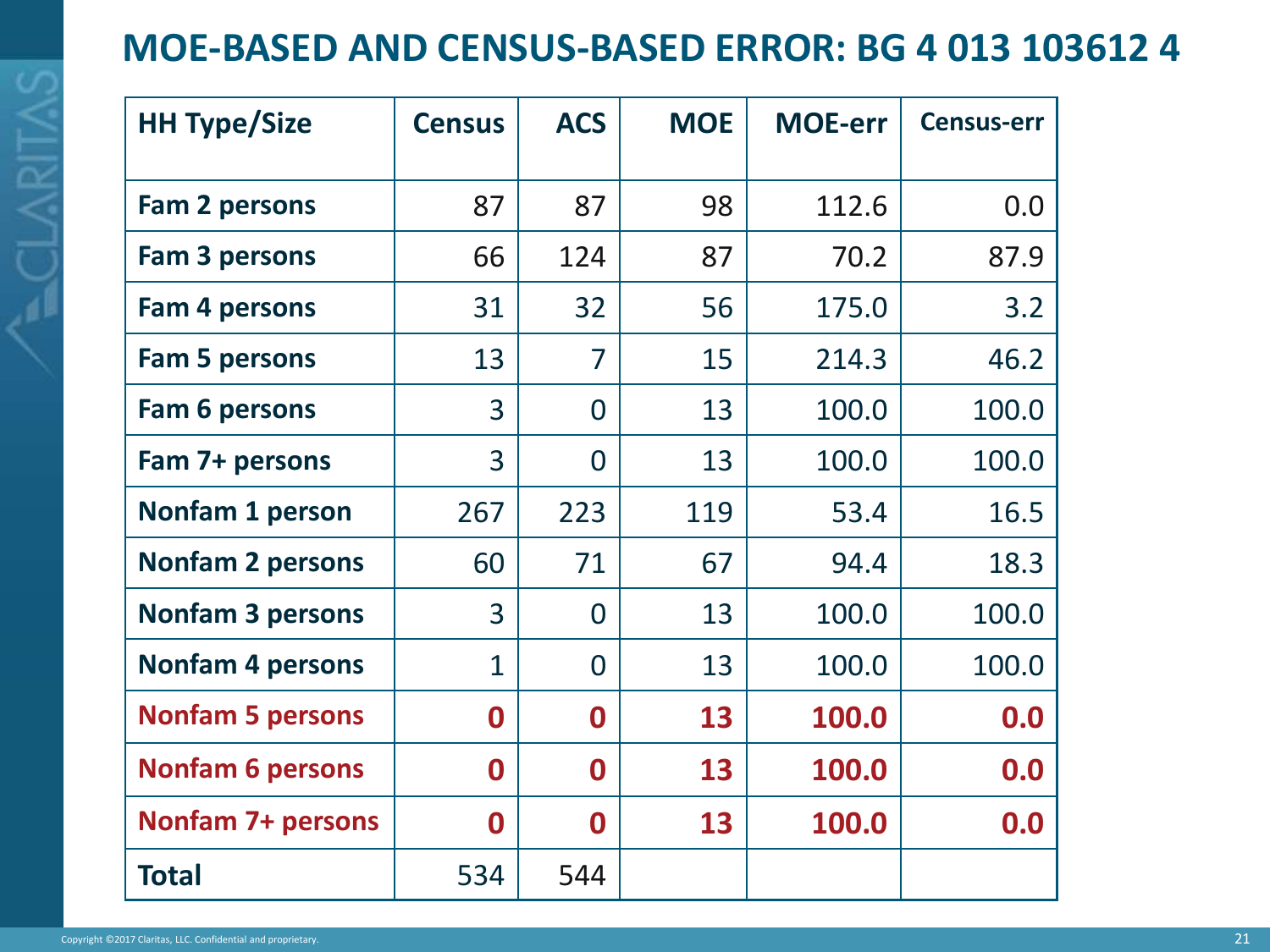

### **BG IN MARICOPA, AZ**

- Families with 2 people
	- MOE-based error = 112.6
	- Census-based error = 0
	- ACS and Census = 87
- Families with 3 people
	- MOE-based error = 70.2
	- Census-based error = 87.9
- MOE suggests larger error for Fam 2 than Fam 3
- Weak correlation no surprise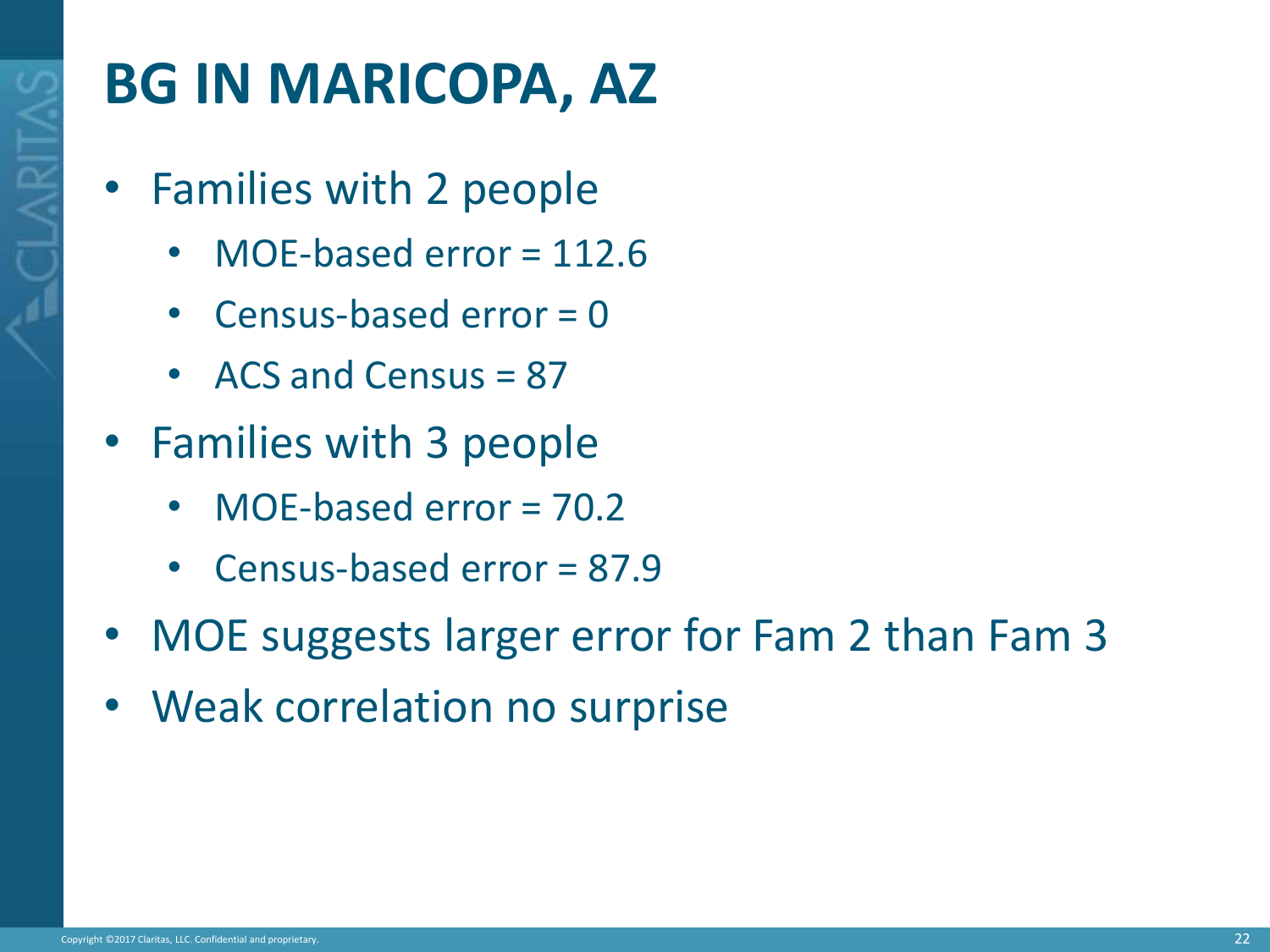#### **MOE-BASED AND CENSUS-BASED ERROR: BG 6 029 005501 4**

| <b>HH Type/Size</b>      | <b>Census</b>  | <b>ACS</b>       | <b>MOE</b> | <b>Probability</b><br>of Zero |
|--------------------------|----------------|------------------|------------|-------------------------------|
| Fam 2 persons            | 43             | 91               | 104        | LT 0.1                        |
| Fam 3 persons            | 17             | $\bf{0}$         | 13         | 0.1                           |
| Fam 4 persons            | 21             | $\boldsymbol{0}$ | 13         | 0.2                           |
| <b>Fam 5 persons</b>     | 9              | $\mathbf 0$      | 13         | 0.6                           |
| <b>Fam 6 persons</b>     | 3              | $\bf{0}$         | 13         | 2.1                           |
| Fam 7+ persons           | 5              | $\boldsymbol{0}$ | 13         | 5.8                           |
| Nonfam 1 person          | 102            | 158              | 80         | LT 0.1                        |
| <b>Nonfam 2 persons</b>  | 13             | $\bf{0}$         | 13         | 0.2                           |
| <b>Nonfam 3 persons</b>  | $\mathbf{1}$   | $\bf{0}$         | 13         | 13.8                          |
| <b>Nonfam 4 persons</b>  | $\mathbf{1}$   | $\mathbf 0$      | 13         | 38.7                          |
| <b>Nonfam 5 persons</b>  | $\overline{0}$ | $\bf{0}$         | 13         | 67.6                          |
| <b>Nonfam 6 persons</b>  | $\Omega$       | $\mathbf 0$      | 13         | 85.2                          |
| <b>Nonfam 7+ persons</b> | $\overline{0}$ | $\bf{0}$         | 13         | 89.0                          |
| <b>Total</b>             | 215            | 249              |            |                               |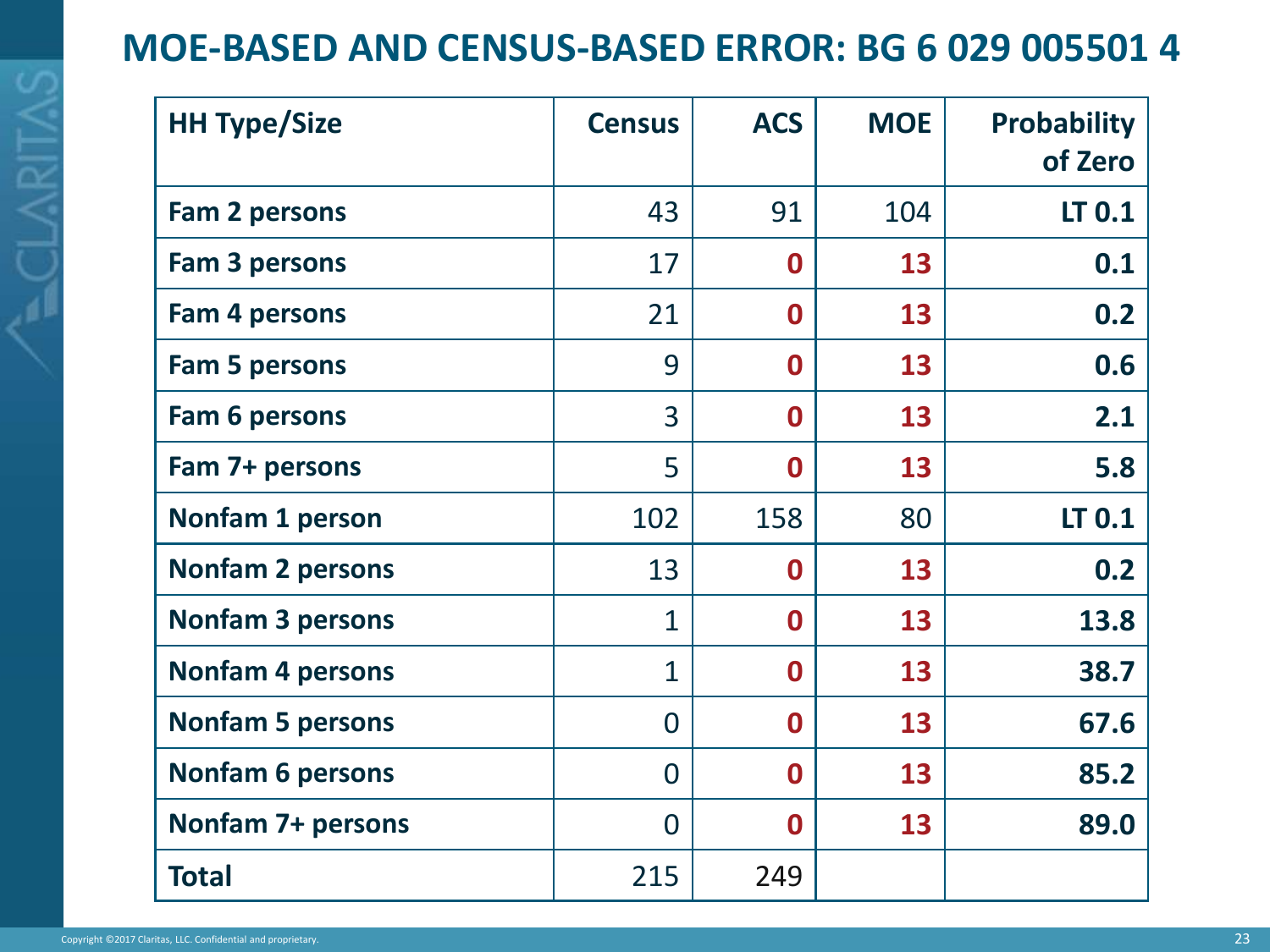

### **BG IN KERN, CA**

- ACS = 0 for all but two categories
- $MOE = 13$  for all "0" estimates
- Regardless of probability actual value = 0
- For Nonfam 7+
	- MOE tells us 90 pct probability real value is between 13 and 0 (or 13 and -13)
	- Census tells us 90 pct probability real value is exactly 0
	- MOE does not account for that probability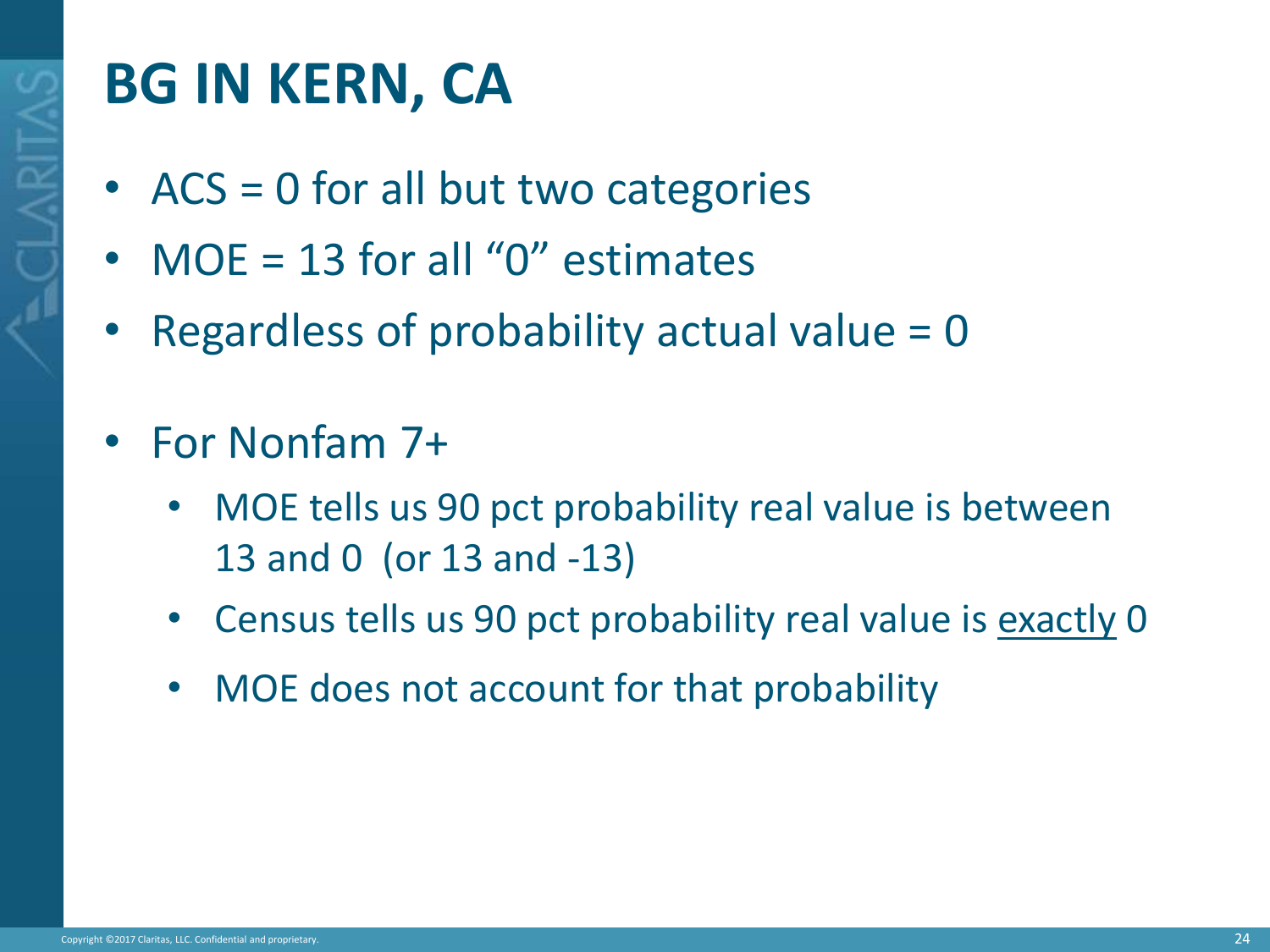### **CONCLUSIONS**

- Results confirm MOE 90 as pct confidence interval
	- But varies by type/size cell
	- More relevant to number than percent of total
- ACS Published estimates
	- Generally more accurate than Upper/Lower bound
- Weak correlation
	- Between MOE-based and Census-based error
	- High MOE can have Low error
	- Low MOE can have High error . . . But less common
	- Few BGs have Low MOE-based error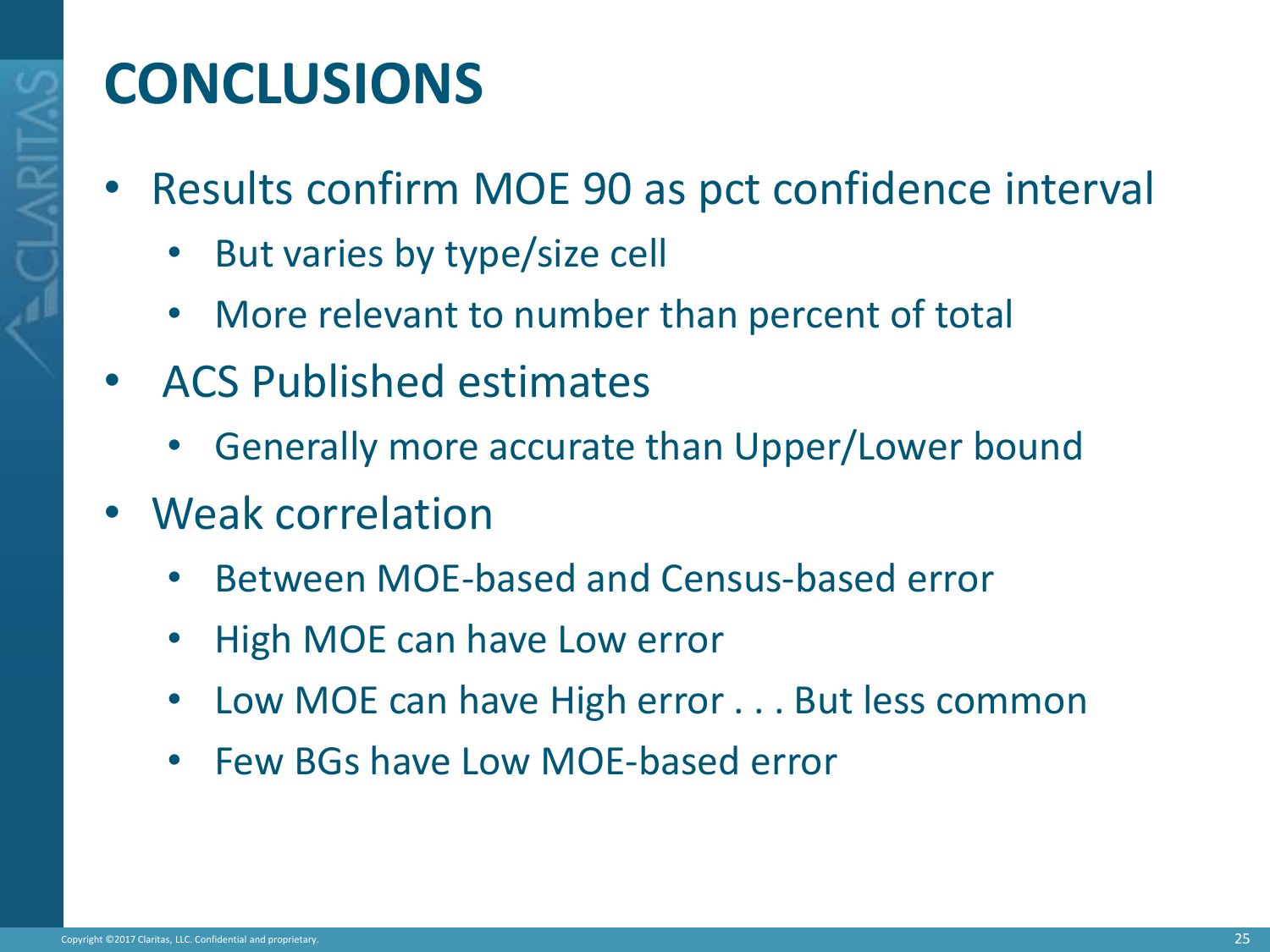

#### **CONCLUSIONS**

- Many ACS estimates are "0"
	- Census often "0" but MOE never "0"
	- Beware MOEs for "0" estimates
- Just as ACS challenged for small areas
	- So too are MOEs
- Results:
	- For just one table
	- Depend on comparison of ACS and census data
	- But no surprise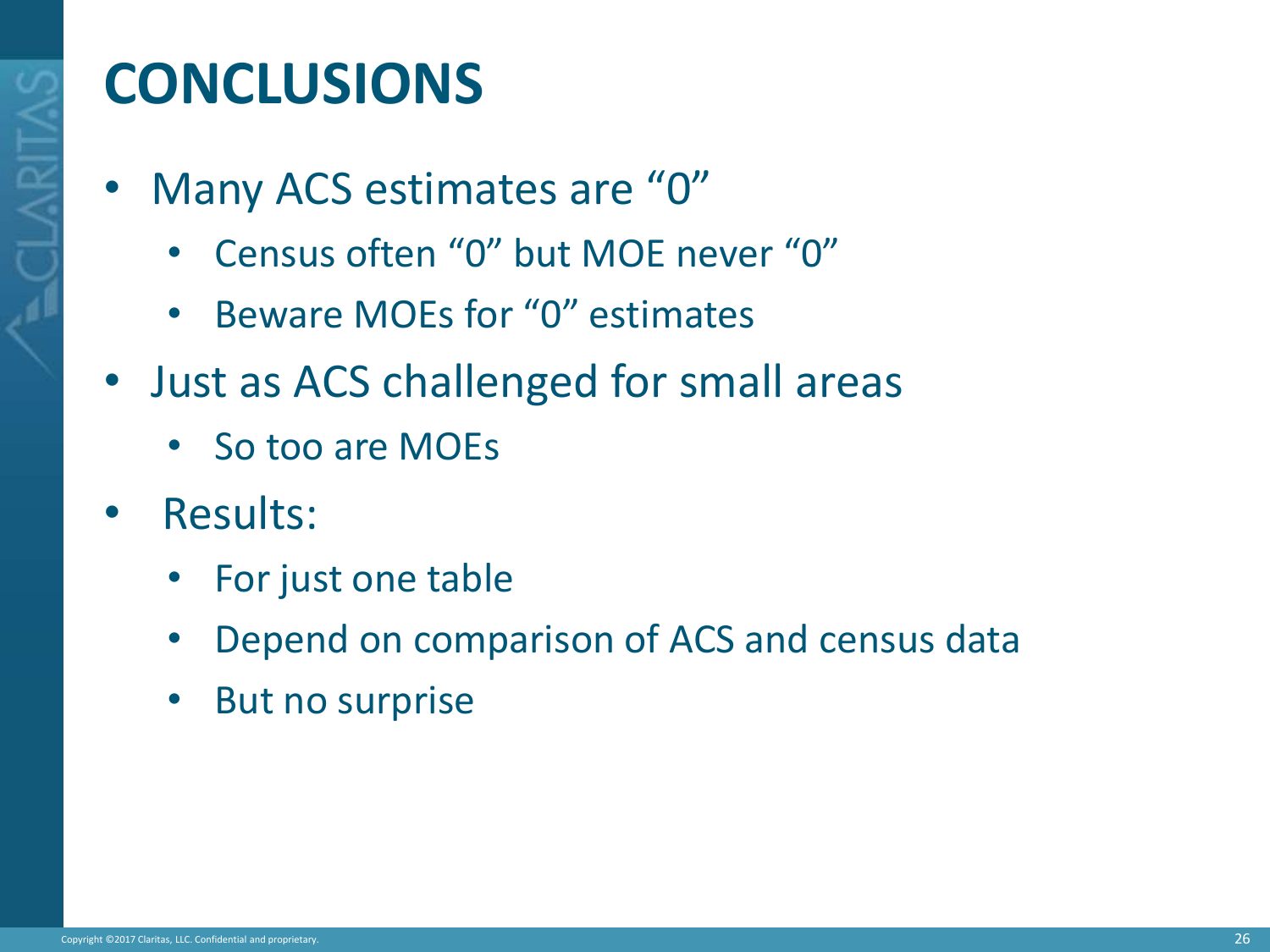### **CONCLUSIONS**

- Reminder
	- MOEs subject to uncertainty
	- Don't tell if specific estimate is accurate
- Mind your MOEs
	- Don't use ACS with blind faith
	- Don't use MOEs with blind faith